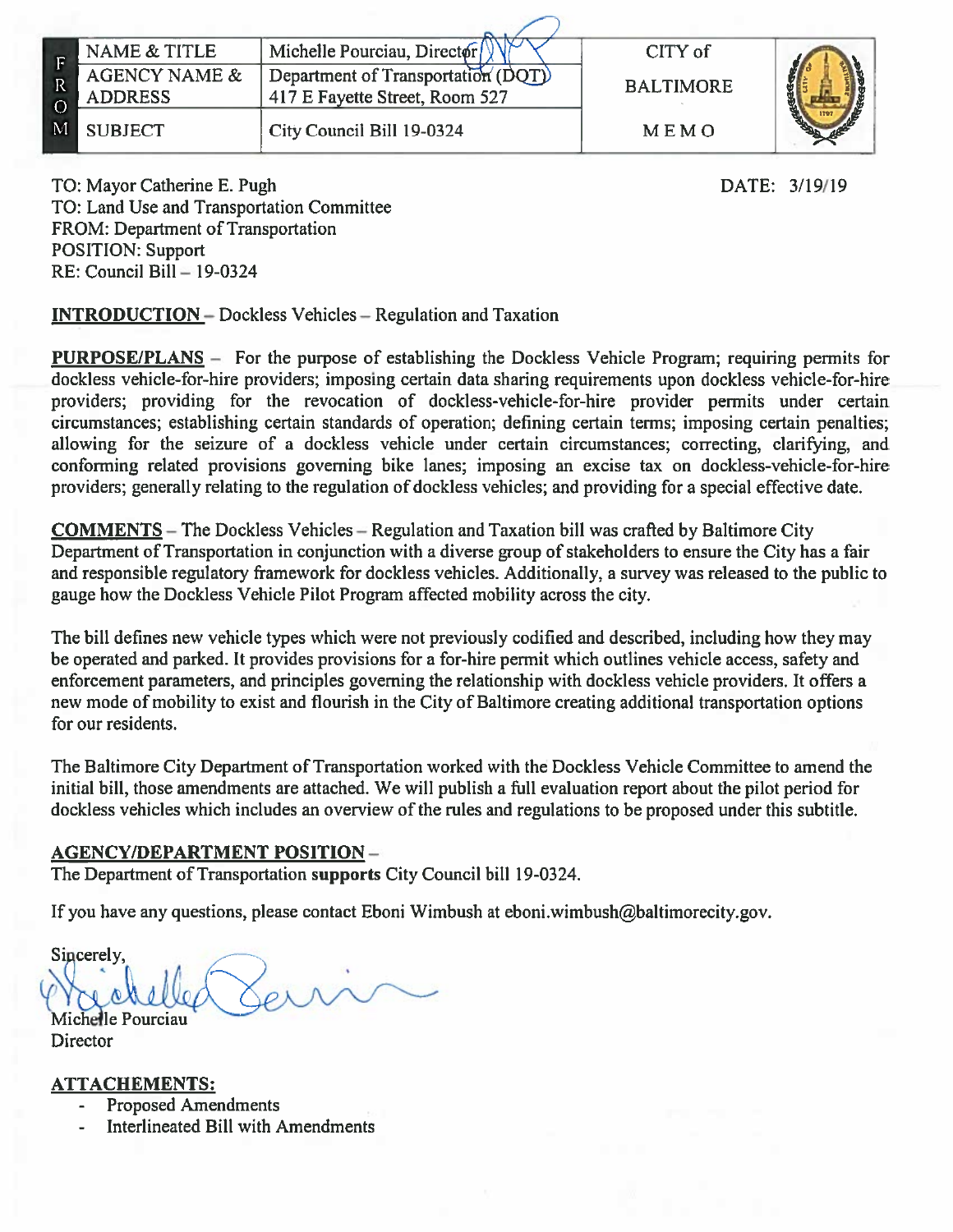# **COUNCIL BILL 19-0324**

## **UNOFFICIAL REPRINT TO SHOW CONTEXT OF AMENDMENTS PROPOSED BY DEPARTMENT OF TRANSPORTATION**

# A BILL ENTITLED

AN ORDINANCE concerning

## **Dockless Vehicles – Regulation and Taxation**

FOR the purpose of establishing the Dockless Vehicle Program; requiring permits for docklessvehicle-for-hire providers; imposing certain data sharing requirements upon docklessvehicle-for-hire providers; providing for the revocation of dockless-vehicle-for-hire provider permits under certain circumstances; establishing certain standards of operation; defining certain terms; imposing certain penalties; allowing for the seizure of a dockless vehicle under certain circumstances; correcting, clarifying, and conforming related provisions governing bike lanes; imposing an excise tax on dockless-vehicle-for-hire providers; generally relating to the regulation of dockless vehicles; and providing for a special effective date special effective dates.

BY repealing and reordaining

Article 31 - Transit and Traffic Section(s)  $20-1(b)$ Baltimore City Code (Edition 2000)

BY adding

Article 31 - Transit and Traffic Section(s)  $38-1$  to  $38-28$   $38-27$ , to be under the new subtitle, "Subtitle 38. Dockless Vehicles" Baltimore City Code (Edition 2000)

BY repealing and reordaining, with amendments Article 1 - Mayor, City Council, and Municipal Agencies Section(s) 40-14(e)(5) and 41-14(4) Baltimore City Code (Edition 2000)

> **EXPLANATION:** CAPITALS indicate matter added to existing law. [Brackets] indicate matter deleted from existing law. Underlining indicates matter added to the bill by amendment. Strike out indicates matter stricken from the bill by amendment or deleted from existing law by amendment.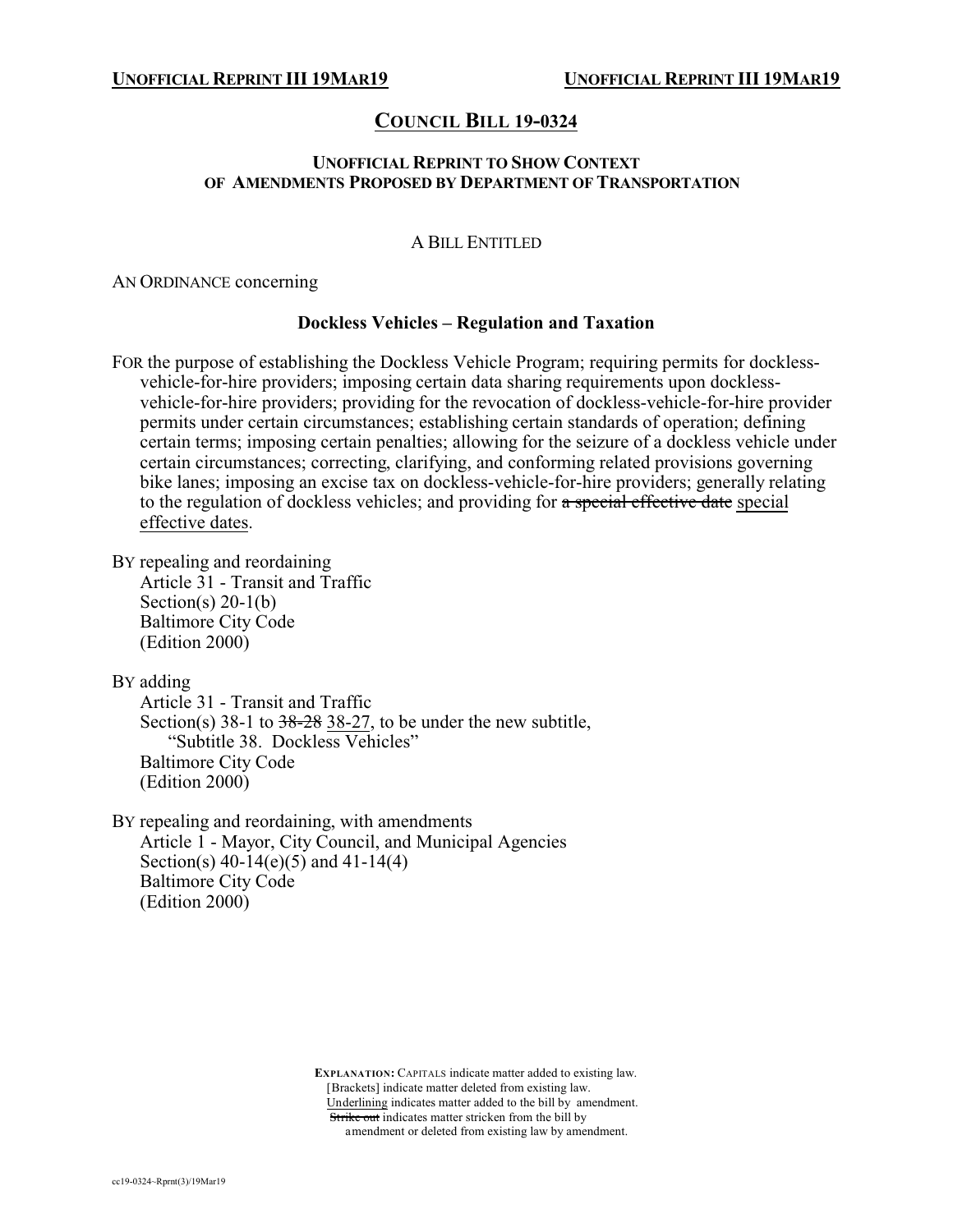BY adding Article 28 - Taxes Section(s) 31-1 to 31-5, to be under the new subtitle, "Subtitle 31. Dockless Vehicles" Baltimore City Code (Edition 2000)

## **SECTION 1. BE IT ORDAINED BY THE MAYOR AND CITY COUNCIL OF BALTIMORE**, That the Laws of Baltimore City read as follows:

## **Baltimore City Code**

## **Article 31. Transit and Traffic**

# **Subtitle 20. Bike Lanes**

## **§ 20-1. Definitions.**

(b) *Bike Lane.*

"Bike Lane" means a portion of a City street designated exclusively for [single directional [bicycle] THE FLOW OF BICYCLES AND DOCKLESS VEHICLES, AS THOSE TERMS ARE DEFINED IN THIS ARTICLE.

## **Subtitle 38. DOCKLESS VEHICLES**

## *PART 1. DEFINITIONS; GENERAL PROVISIONS*

### **§ 38-1. DEFINITIONS.**

(A) *IN GENERAL.*

IN THIS SUBTITLE, THE FOLLOWING TERMS HAVE THE MEANINGS INDICATED.

(B) *DOCKLESS VEHICLE.*

"DOCKLESS VEHICLE" MEANS A BICYCLE, E-BIKE OR, E-SCOOTER, OR ANY OTHER VEHICLE TYPE APPROVED BY THE DIRECTOR AND NOT OTHERWISE DEFINED IN THIS SUBTITLE THAT DOES NOT REQUIRE THE CONSTRUCTION OF A SPECIAL DOCKING LOCATION FOR ITS USE.

(C) *DOCKLESS VEHICLE FOR HIRE*.

"DOCKLESS VEHICLE FOR HIRE" MEANS A DOCKLESS VEHICLE AVAILABLE FOR SHORT-TERM RENTAL BY A PROVIDER FOR THE PURPOSE OF PROVIDING INDIVIDUAL TRANSPORTATION ON A PUBLIC RIGHT-OF-WAY.

- (D) *E-BIKE*.
	- (1) *IN GENERAL*.

"E-BIKE" MEANS A DEVICE DESIGNED AND EQUIPPED WITH:

(I) AN ELECTRIC MOTOR FOR SELF-PROPULSION;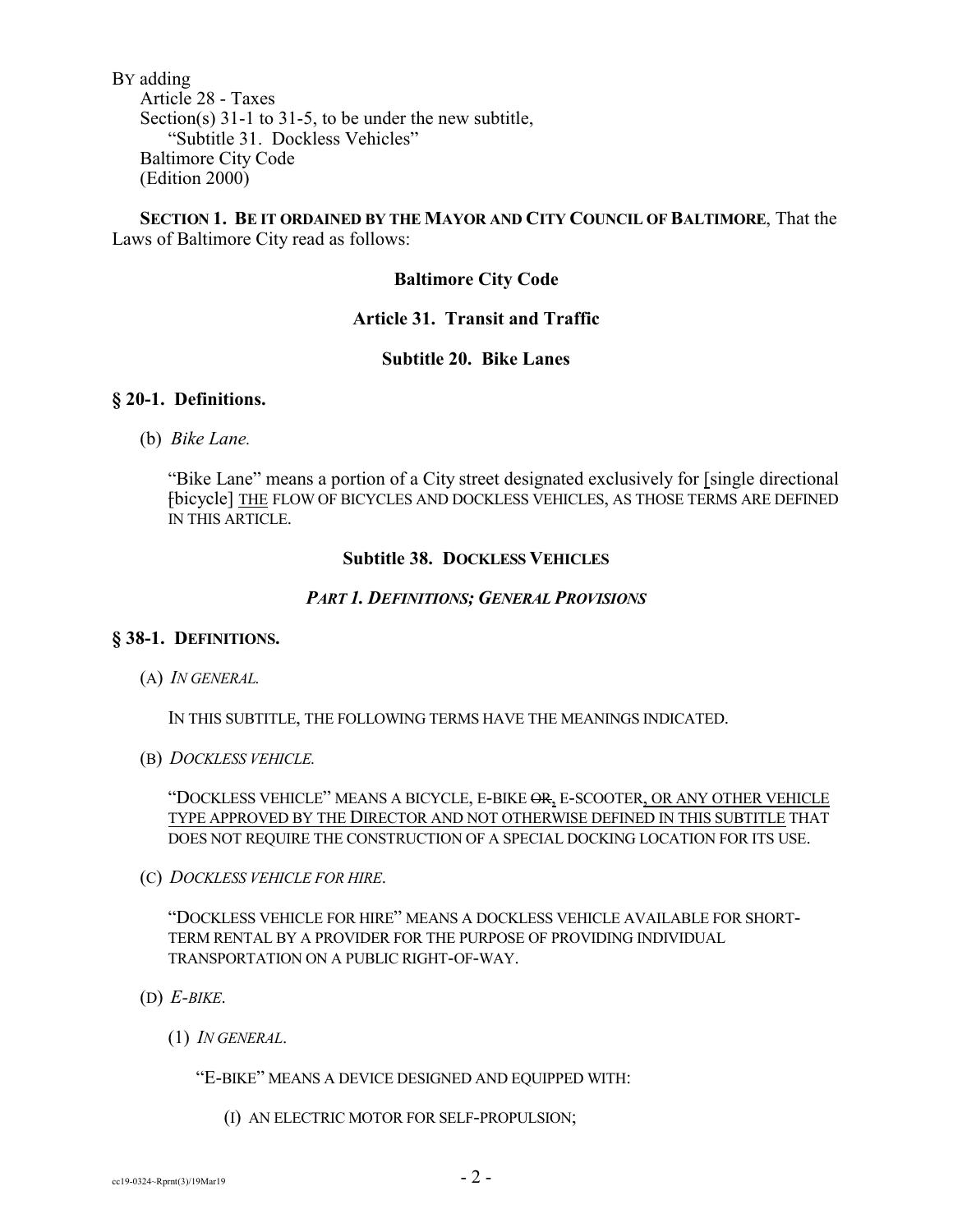- (II) 2 TANDEM WHEELS, EITHER OF WHICH IS MORE THAN 20 INCHES IN DIAMETER; AND
- (III) A LOCKING DEVICE TO EITHER LOCK ITSELF OR LOCK TO EXISTING STRUCTURES.
- (2) *EXCLUSIONS*.

"E-BIKE" DOES NOT INCLUDE:

- (I) A MOTORCYCLE;
- (II) A MOTOR VEHICLE;
- (III) A PUBLIC TRANSPORTATION VEHICLE; OR
- (IV) A DIRT BIKE AS DEFINED IN ARTICLE 19,  $\S 40-1$ (C) {"DEFINITIONS DIRT BIKE"}; OR
- (V) A MINIBIKE AS DEFINED IN ARTICLE 19,  $\S$  40-1(D)  $\H$ <sup>\*\*</sup>DEFINITIONS MINIBIKE"}.
- (E) *E-SCOOTER*.
	- (1) *IN GENERAL*.
		- "E-SCOOTER" MEANS A DEVICE DESIGNED AND EQUIPPED WITH:
			- (I) A AN ELECTRIC MOTOR FOR SELF-PROPULSION;
			- (II) 2 WHEELS BELOW A PLATFORM ON WHICH A USER CAN STAND UPRIGHT TO OPERATE AND CONTROL THE VEHICLE; AND
			- (III) A LOCKING DEVICE TO EITHER LOCK ITSELF OR LOCK TO EXISTING STRUCTURES.
	- (2) *EXCLUSIONS*.

"E-SCOOTER" DOES NOT INCLUDE:

- (I) A MOTORCYCLE;
- (II) A MOTOR VEHICLE;
- (III) A PUBLIC TRANSPORTATION VEHICLE; OR
- (IV) A DIRT BIKE AS DEFINED IN ARTICLE 19,  $\S$  40-1(C)  $\H$ <sup>\*</sup>DEFINITIONS DIRT  $BIKE''$ ;  $\Theta$ R
- (V) A MINIBIKE AS DEFINED IN ARTICLE 19, § 40-1(D) {"DEFINITIONS MINIBIKE"}.; OR

(VI) AN ELECTRONIC PERSONAL ASSISTED DEVICE.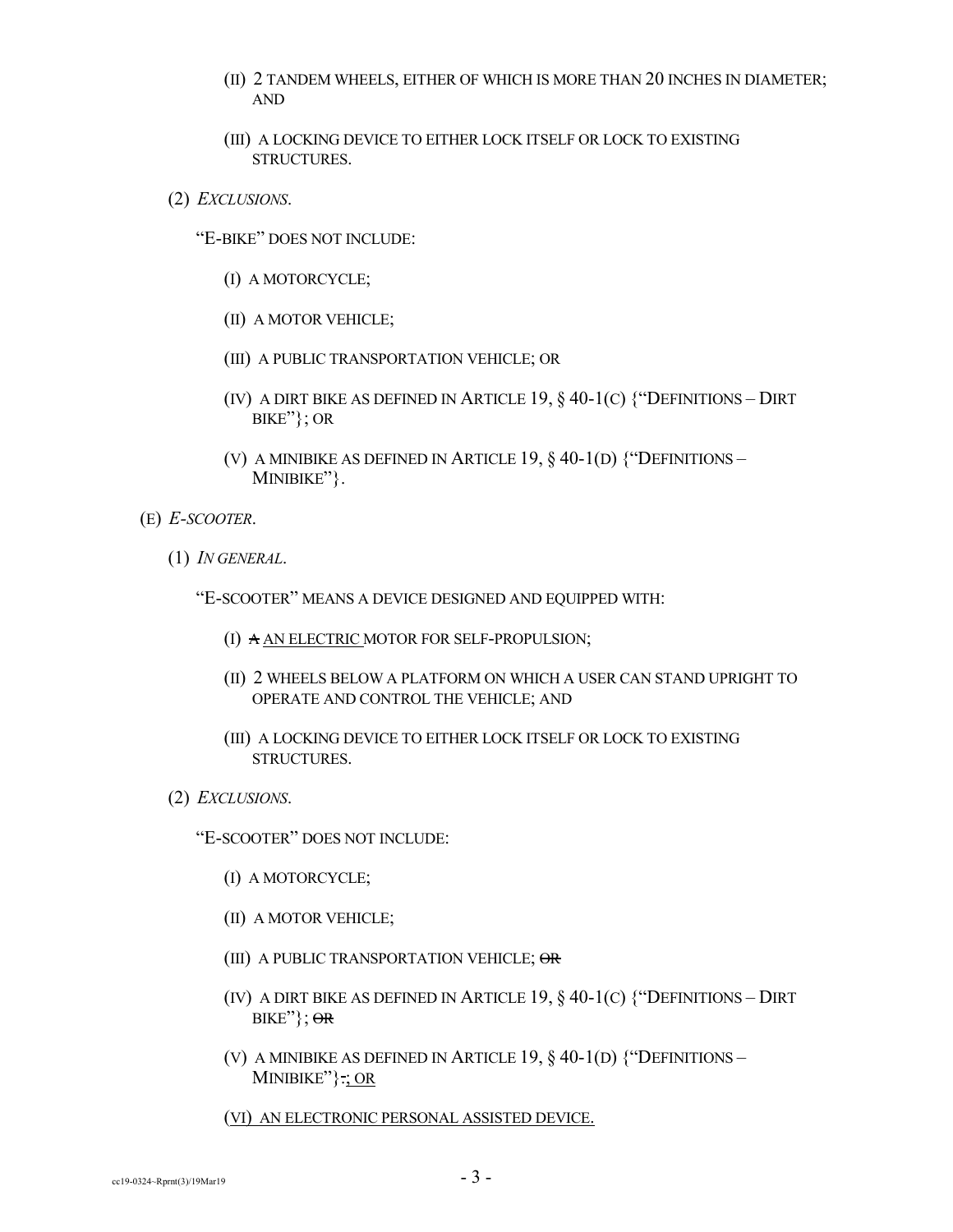(F) *ENFORCEMENT OFFICER*.

"ENFORCEMENT OFFICER" HAS THE MEANING STATED IN CITY CODE ARTICLE  $1, § 41-1(C)$ .

(G) *PROVIDER*.

"PROVIDER" MEANS A PROVIDER OF DOCKLESS VEHICLES FOR HIRE.

- (G) *PERSON*.
	- (1) *IN GENERAL*.

"PERSON" MEANS:

(I) AN INDIVIDUAL;

- (II) A PARTNERSHIP, FIRM, ASSOCIATION, CORPORATION, OR OTHER ENTITY OF ANY KIND; OR
- (III) A RECEIVER, TRUSTEE, GUARDIAN, PERSONAL REPRESENTATIVE, FIDUCIARY, OR REPRESENTATIVE OF ANY KIND.
- (2) *EXCLUSIONS*.

"PERSON" DOES NOT INCLUDE, UNLESS OTHERWISE EXPRESSLY PROVIDED, A GOVERNMENTAL ENTITY OR AN INSTRUMENTALITY OR UNIT OF A GOVERNMENTAL ENTITY.

- (H) *PROVIDER*.
	- (1) "PROVIDER" MEANS ANY PERSON THAT PROVIDES DOCKLESS VEHICLES FOR HIRE.
	- (2) "PROVIDER" INCLUDES THE INDIVIDUAL OFFICERS, EMPLOYEES, CONTRACTORS, AND AGENTS OF THE PERSON PROVIDING DOCKLESS VEHICLES FOR HIRE.
- (I) (H) *PROGRAM*.

"PROGRAM" MEANS THE DOCKLESS VEHICLE PROGRAM ESTABLISHED PURSUANT TO THIS SUBTITLE.

 $(J)$   $(H)$  *USER*.

"USER" MEANS ANY MEMBER OF THE PUBLIC INDIVIDUAL WHO OPERATES A DOCKLESS VEHICLE.

## **§ 38-2. MANDATORY, PROHIBITORY, AND PERMISSIVE TERMS.**

(A) *MANDATORY TERMS.*

"MUST" AND "SHALL" ARE EACH MANDATORY TERMS USED TO EXPRESS A REQUIREMENT OR TO IMPOSE A DUTY.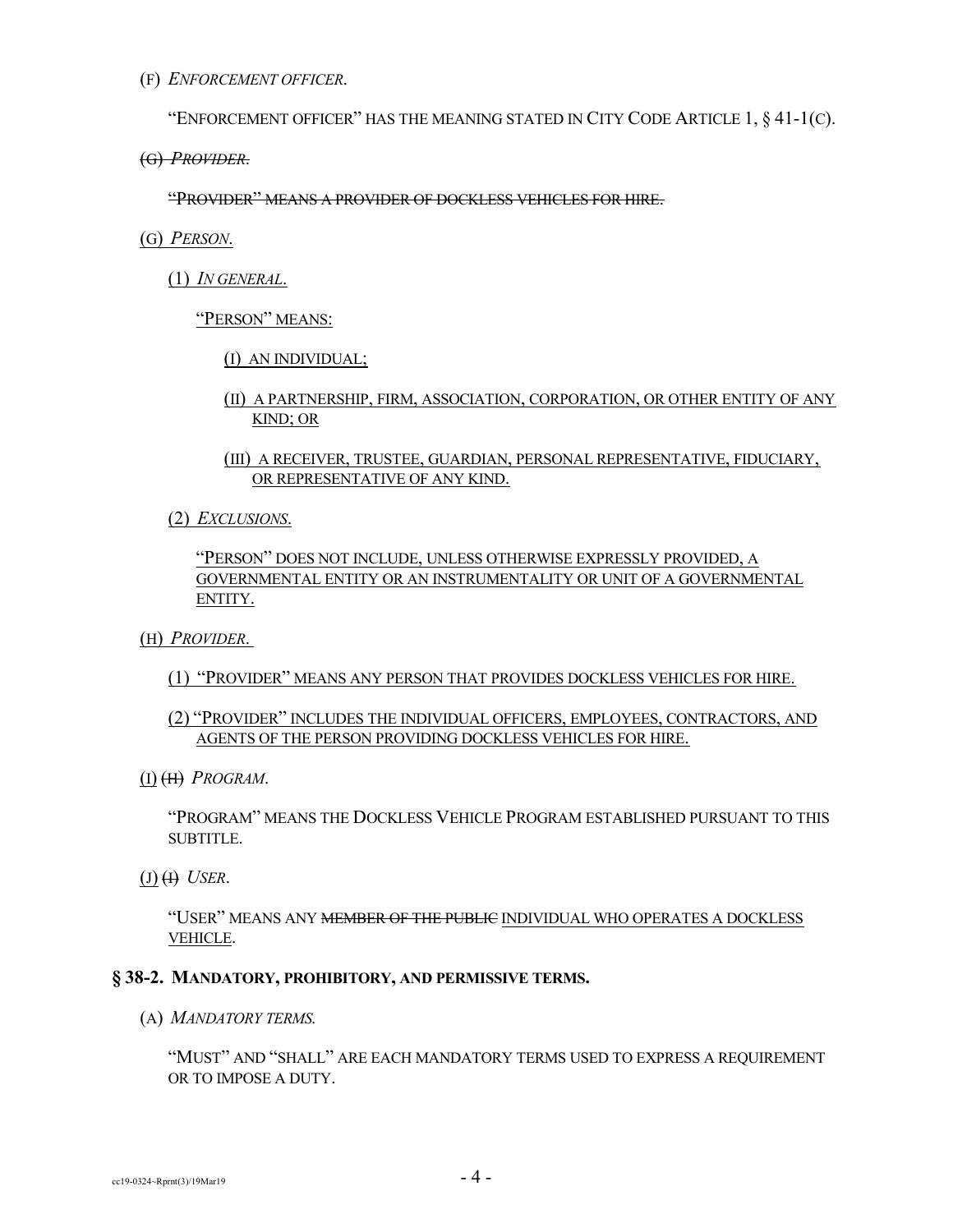(B) *PROHIBITORY TERMS.*

"MAY NOT" AND "NO ... MAY" ARE EACH MANDATORY NEGATIVE TERMS USED TO ESTABLISH A PROHIBITION.

(C) *PERMISSIVE TERMS.*

"MAY" IS PERMISSIVE.

## **§ 38-3. RULES AND REGULATIONS REGULATIONS.**

(A) *IN GENERAL.*

THE DIRECTOR MUST ADOPT RULES AND REGULATIONS TO CARRY OUT THIS SUBTITLE.

(B) *OPPORTUNITY FOR PUBLIC COMMENT.*

THE DIRECTOR MAY NOT ADOPT ANY PROPOSED RULES AND REGULATIONS UNDER THIS SUBTITLE UNLESS THE PROPOSED RULES AND REGULATIONS HAVE BEEN POSTED FOR PUBLIC REVIEW AND COMMENT ON THE DEPARTMENT WEBSITE FOR AT LEAST 30 DAYS.

(C) (B) *FILING WITH LEGISLATIVE REFERENCE*.

A COPY OF ALL RULES AND REGULATIONS ADOPTED UNDER THIS SUBTITLE MUST BE FILED WITH THE DEPARTMENT OF LEGISLATIVE REFERENCE BEFORE THEY TAKE EFFECT.

(D) (C) *POSTED TO DEPARTMENT WEBSITE*.

A COPY OF ALL RULES AND REGULATIONS ADOPTED UNDER THIS SUBTITLE MUST BE POSTED ON A DEPARTMENT WEBSITE.

## **§§ 38-4 TO 38-5.** *{RESERVED}*

## *PART 2. DOCKLESS VEHICLE PROGRAM*

## **§ 38-6. DOCKLESS VEHICLE PROGRAM ESTABLISHED.**

(A) *IN GENERAL*.

THERE IS A DOCKLESS VEHICLE PROGRAM ESTABLISHED FOR THE PURPOSE OF REGULATING THE OPERATION OF DOCKLESS VEHICLES AND DOCKLESS VEHICLES FOR HIRE.

(B) *DEPARTMENT OF TRANSPORTATION TO ADMINISTER*.

THE DEPARTMENT IS RESPONSIBLE FOR ADMINISTERING IN A MANNER CONSISTENT WITH THIS SUBTITLE.

(C) *COST RECOVERY*.

THE COST OF PROGRAM ADMINISTRATION SHALL BE CHARGED TO THE PROVIDERS THROUGH THE IMPOSITION OF FEES ESTABLISHED BY THE DEPARTMENT AND APPROVED BY THE BOARD OF ESTIMATES.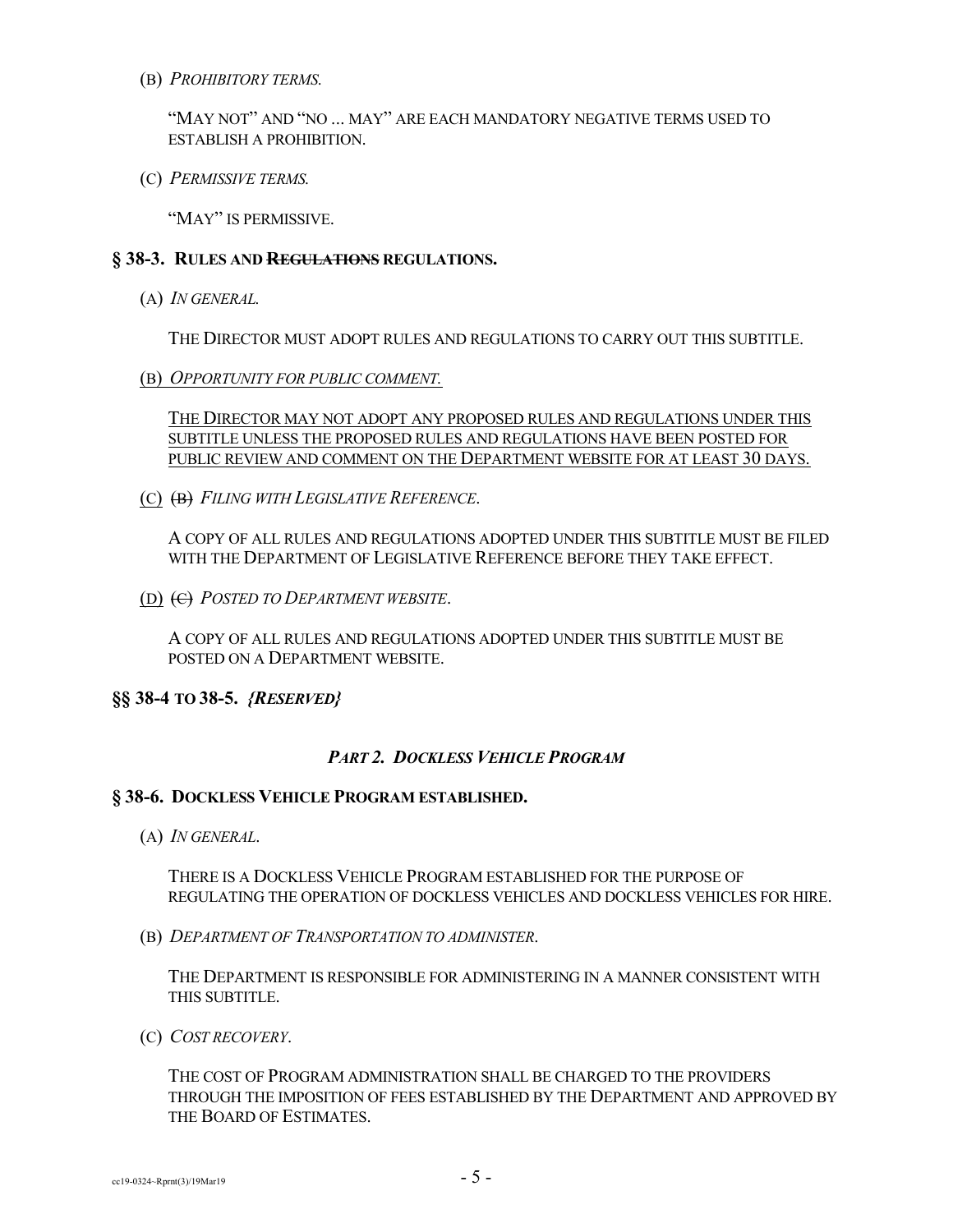- (D) *PROGRAM TERMINATION.*
	- (1) THE PROGRAM MAY BE TERMINATED AT ANY TIME BY:
		- (I) THE DIRECTOR, WITH 60 DAYS PRIOR WRITTEN NOTICE TO THE CITY COUNCIL AND ALL PROVIDERS; OR
		- (II) ORDINANCE OF THE MAYOR AND CITY COUNCIL.
	- (2) A TERMINATION OF THE PROGRAM OPERATES TO
		- (I) REVOKE ALL EXISTING PERMITS ISSUED UNDER THIS SUBTITLE; AND
		- (II) REQUIRE ALL DOCKLESS VEHICLES FOR HIRE TO BE REMOVED FROM PUBLIC RIGHT-OF-WAYS WITHIN 48 HOURS FROM THE EFFECTIVE DATE OF THE TERMINATION.

## **§ 38-7. SCOPE OF PROGRAM.**

THE PROGRAM ESTABLISHED UNDER THIS SUBTITLE SHALL:

- (1) PROVIDE, IN A MANNER ESTABLISHED BY THE DIRECTOR, EQUITABLE ACCESS TO DOCKLESS VEHICLES FOR HIRE THROUGHOUT THE CITY AND IN UNDER-SERVED AREAS; AND
- (2) BE LIMITED TO PERMITTING:
	- (I) NO MORE THAN 6 PROVIDERS, ALLOCATED, AS DETERMINED BY THE DIRECTOR, AMONG THE 3 TYPES OF DOCKLESS VEHICLES PERMITTED UNDER THIS SUBTITLE; AND
	- (II) NO MORE THAN 12,000 DOCKLESS VEHICLES TO BE ALLOCATED, AS DETERMINED BY THE DIRECTOR, AMONG THE 3 TYPES OF DOCKLESS VEHICLES PERMITTED UNDER THIS SUBTITLE.
- (A) *IN GENERAL*.

THE PROGRAM ESTABLISHED BY THIS SUBTITLE MUST PROVIDE, IN A MANNER ESTABLISHED BY THE DIRECTOR, EQUITABLE ACCESS TO DOCKLESS VEHICLES FOR HIRE THROUGHOUT THE CITY AND IN UNDER-SERVED AREAS.

(B) *DIRECTOR TO DETERMINE*.

#### ON AN ANNUAL BASIS, THE DIRECTOR MUST DETERMINE:

- (1) THE MAXIMUM AND MINIMUM NUMBER OF PROVIDERS TO BE PERMITTED UNDER THIS SUBTITLE; AND
- (2) THE MAXIMUM AND MINIMUM NUMBER AND TYPES OF DOCKLESS VEHICLES PERMITTED TO OPERATE UNDER THIS SUBTITLE.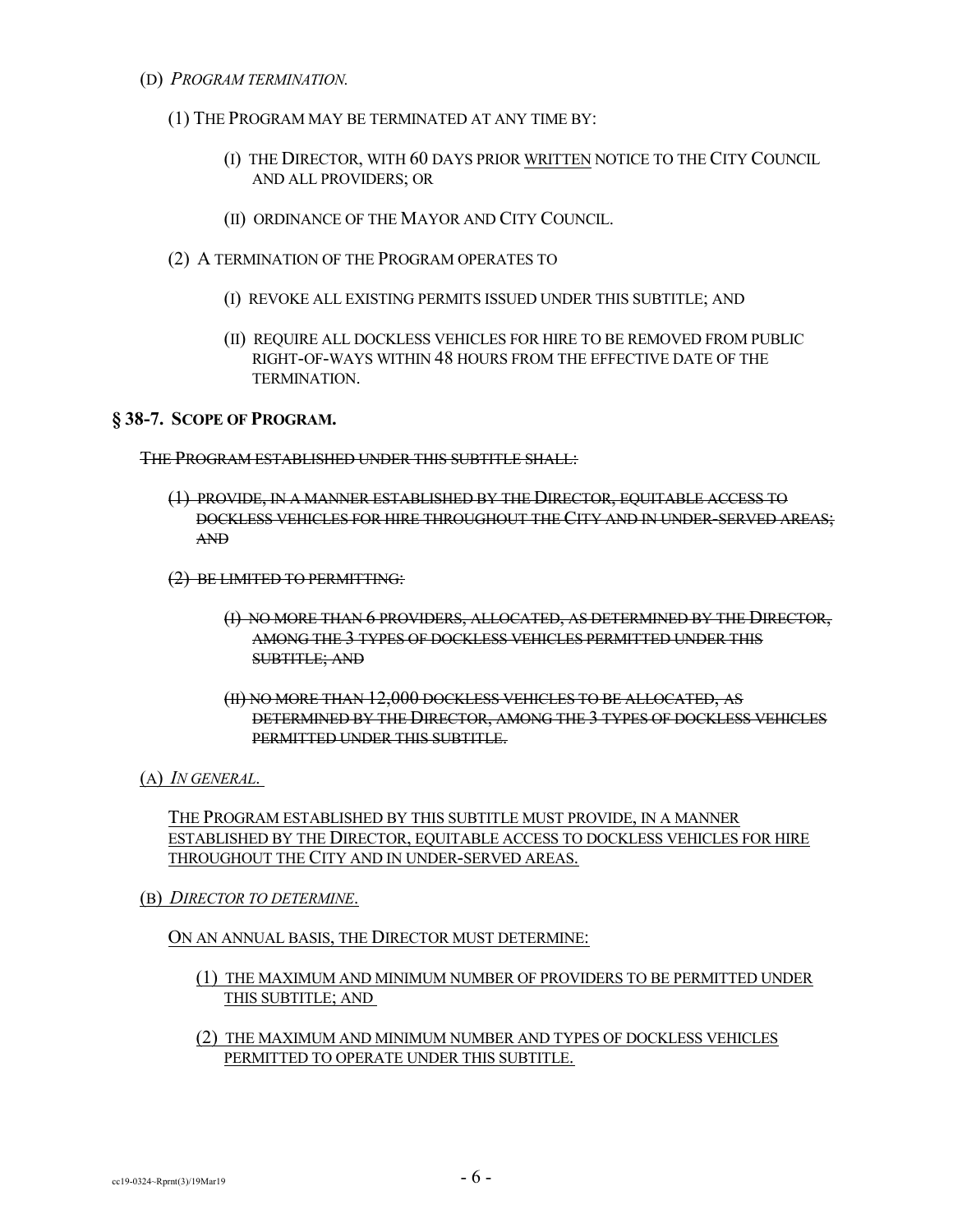## **§ 38-8. PERMIT REQUIRED.**

(A) *IN GENERAL*.

NO PROVIDER MAY OPERATE A DOCKLESS-VEHICLE-FOR-HIRE BUSINESS WITHOUT HAVING FIRST OBTAINED A PERMIT FROM THE DIRECTOR.

(B) *ISSUANCE*.

THE DIRECTOR MAY ISSUE A PERMIT UNDER THIS SUBTITLE IN THE FORM THE DIRECTOR REQUIRES.

## **§ 38-9. PERMIT APPLICATIONS.**

(A) *FORM*.

AN APPLICATION FOR A PERMIT TO OPERATE A DOCKLESS-VEHICLE-FOR-HIRE BUSINESS MUST BE SUBMITTED IN THE FORM REQUIRED BY THE RULES AND REGULATIONS ADOPTED UNDER THIS SUBTITLE.

(B) *CONTENTS.*

THE PERMIT APPLICATION MUST INCLUDE:

- (1) THE PROVIDER'S FULL LEGAL NAME AND ANY TRADE NAME(S) UNDER WHICH IT OPERATES;
- (2) DOCUMENTARY EVIDENCE FROM AN INSURANCE COMPANY INDICATING THAT THE INSURANCE COMPANY HAS BOUND ITSELF TO PROVIDE LIABILITY INSURANCE TO THE PROVIDER AS REQUIRED BY THE DIRECTOR IN THE RULES AND REGULATIONS ADOPTED UNDER THIS SUBTITLE;
- (3) AN AGREEMENT TO INDEMNIFY THE CITY;
- (4) A PERFORMANCE BOND AS PROVIDED IN § 38-23 OF THIS SUBTITLE; AND
- (5) ANY OTHER INFORMATION REQUIRED BY THE RULES AND REGULATIONS ADOPTED UNDER THIS SUBTITLE.

## **§ 38-10. TERM AND RENEWAL.**

(A) *TERM*.

A PERMIT ISSUED UNDER THIS SUBTITLE EXPIRES ON THE 1<sup>st</sup> ANNIVERSARY OF ITS EFFECTIVE DATE AND IS RENEWABLE AS PROVIDED IN THIS SECTION.

(B) *RENEWAL APPLICATION.*

THE APPLICATION FOR RENEWAL MUST BE IN THE FORM AND CONTAIN THE INFORMATION REQUIRED UNDER § 38-9 OF THIS SUBTITLE.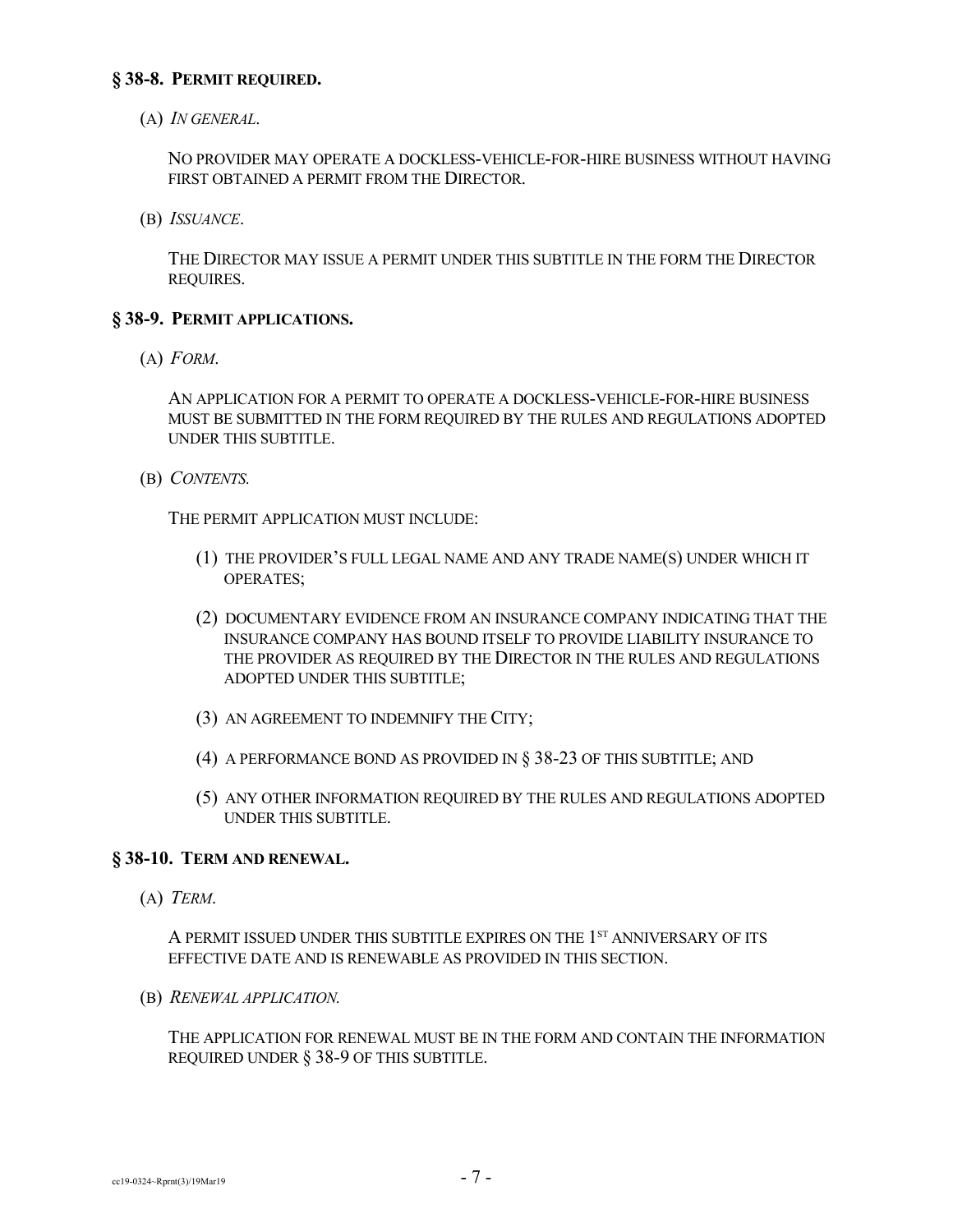## **§ 38-11. PERMIT NOT TRANSFERABLE OR SHAREABLE.**

A PERMIT ISSUED UNDER THIS SUBTITLE TO ANY PROVIDER IS NOT ASSIGNABLE OR TRANSFERABLE TO OR SHAREABLE WITH ANY OTHER PROVIDER NOT IDENTIFIED IN THE PERMIT.

## **§ 38-12. DATA SHARING REQUIREMENTS.**

(A) *IN GENERAL*.

AS A CONDITION TO HOLDING A PERMIT, A PROVIDER MUST SUBMIT DATA AND REPORTS AS REQUIRED BY THE DIRECTOR IN A FORMAT DETERMINED BY THE DIRECTOR.

- (B) *CONFIDENTIALITY*.
	- (1) EXCEPT AS OTHERWISE REQUIRED BY LAW, THE DATA AND REPORTS PROVIDED TO THE DEPARTMENT UNDER THIS SECTION MUST BE KEPT CONFIDENTIAL.
	- (2) IF DISCLOSURE OF THE DATA AND REPORTS IS REQUIRED BY LAW, THE DEPARTMENT MUST PROVIDE THE PROVIDER WITH REASONABLE PRIOR NOTICE OF THE DISCLOSURE.
- (C) *USER PRIVACY PROTECTIONS.*
	- (1) A PROVIDER MUST ESTABLISH A PRIVACY POLICY APPROVED BY THE DEPARTMENT THAT SAFEGUARDS USER INFORMATION.
	- (2) THE DATA AND REPORTS PROVIDED TO THE DEPARTMENT UNDER THIS SECTION MAY NOT INCLUDE INFORMATION THAT CAN REASONABLY BE USED TO CONTACT OR DISTINGUISH A PERSON, INCLUDING IP ADDRESSES OR DEVICE IDENTIFIERS.
- (D) *DEPARTMENTAL REPORTS*.
	- (1) THE DEPARTMENT MUST REPORT THE DATA PROVIDED UNDER THIS SECTION ON THE DEPARTMENT'S WEBSITE.
	- (2) THE CONTENT AND TIMING OF THE DATA REPORTED UNDER THIS SUBSECTION MUST BE:

(A) DETERMINED BY THE DIRECTOR; AND

(B) COMPLIANT WITH ALL APPLICABLE LAWS.

## **§ 38-13. PERMIT REVOCATION.**

(A) *IN GENERAL*.

AFTER A HEARING CONDUCTED IN ACCORDANCE WITH THE RULES AND REGULATIONS ADOPTED UNDER THIS SUBTITLE AND WITH PROPER NOTICE TO THE PROVIDER, THE DEPARTMENT MAY REVOKE A PERMIT IF THE DEPARTMENT FINDS THAT THE PROVIDER: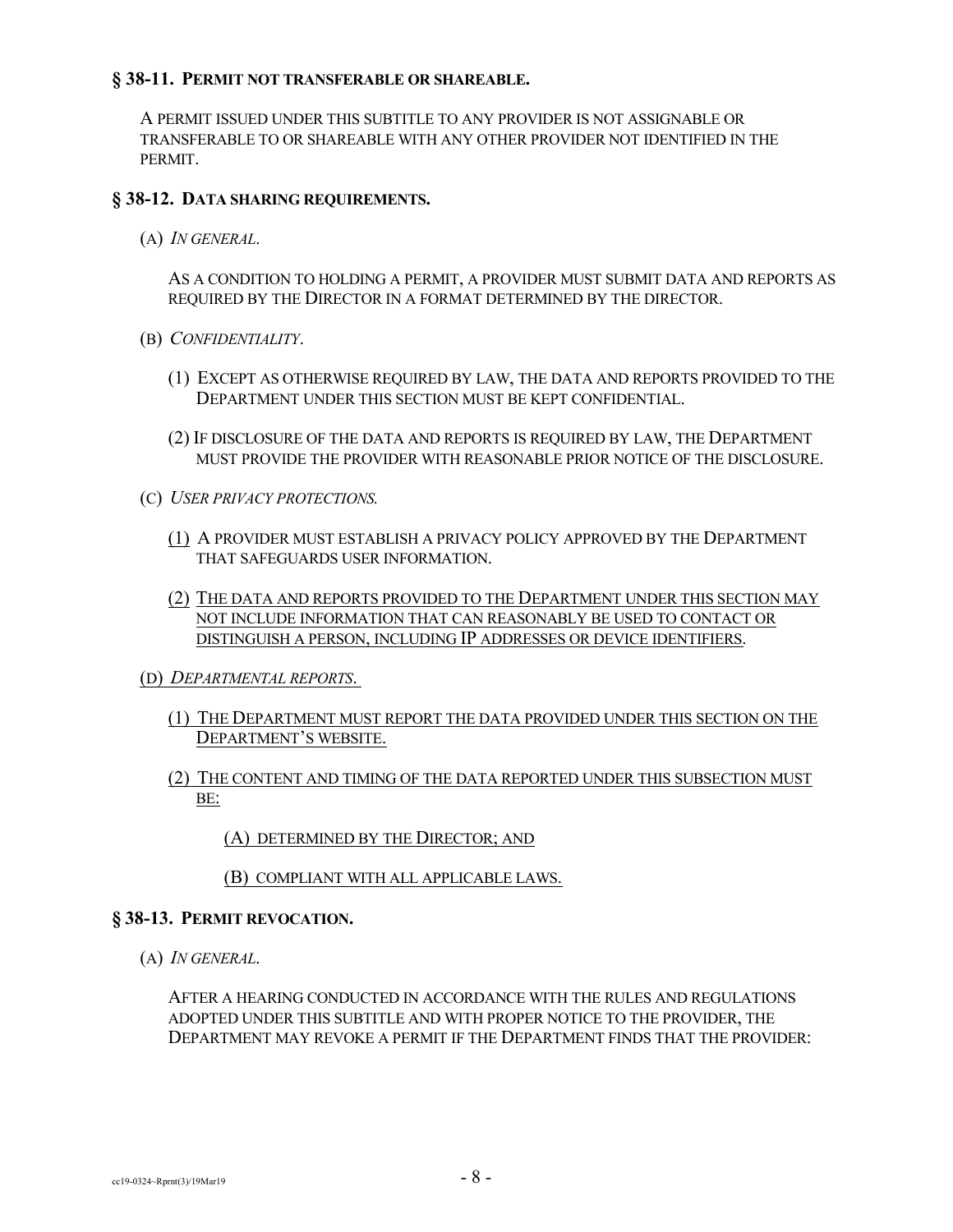- (1) INTENTIONALLY OR KNOWINGLY MADE A FALSE STATEMENT AS TO A MATERIAL MATTER ON THE PERMIT APPLICATION;
- (2) FAILED TO MAINTAIN THE LIABILITY INSURANCE REQUIRED BY THE DIRECTOR IN THE RULES AND REGULATIONS ADOPTED UNDER THIS SUBTITLE;
- (3) FAILED TO SUPPLY THE DATA REQUIRED UNDER THIS SUBTITLE OR THE RULES AND REGULATIONS ADOPTED UNDER THIS SUBTITLE;
- (4) FAILED TO PAY ANY FEES AND TAXES REQUIRED UNDER THIS SUBTITLE OR THE BALTIMORE CITY CODE; OR
- (5) FAILED TO PROVIDE A PERFORMANCE BOND AS PROVIDED IN § 38-23 OF THIS SUBTITLE; OR.
- (6) WAS CONVICTED TWICE WITHIN A 12-MONTH PERIOD OF A VIOLATION OF THIS SUBTITLE.
- (B) *FORM AND EFFECT OF REVOCATION*.
	- (1) ANY REVOCATION UNDER THIS SECTION MUST BE IN WRITING FROM THE DEPARTMENT AND SPECIFY THE REASONS FOR THE ACTION.
	- (2) A PROVIDER RECEIVING A REVOCATION UNDER THIS SECTION IS PROHIBITED FROM APPLYING FOR A PERMIT UNDER THIS SUBTITLE FOR 2 YEARS FROM THE DATE OF THE REVOCATION.

## **§ 38-14. APPEALS.**

(A) *IN GENERAL*.

A PROVIDER AGGRIEVED BY A DECISION OF THE DEPARTMENT MAY APPEAL THAT DECISION TO THE DIRECTOR IN WRITING WITHIN 10 DAYS OF THE DEPARTMENT'S DECISION.

(B) *DECISION*.

THE DIRECTOR MUST ISSUE A WRITTEN DECISION WITHIN 30 DAYS OF RECEIPT OF THE PROVIDER'S APPEAL.

#### **§ 38-15. DATA BREACHES.**

IF A PROVIDER DETERMINES THAT A BREACH OF ITS DATA SYSTEM HAS OCCURRED AND THAT THE BREACH HAS PLACED USER PERSONAL INFORMATION AT RISK, THE PROVIDER MUST, WITHIN 48 HOURS OF THAT DETERMINATION, NOTIFY THE DEPARTMENT AND ALL CURRENT AND PRIOR USERS OF THE BREACH AND THE LIKELY CONSEQUENCES OF THE BREACH.

## **§§ 38-16 TO 38-17.** *{RESERVED}*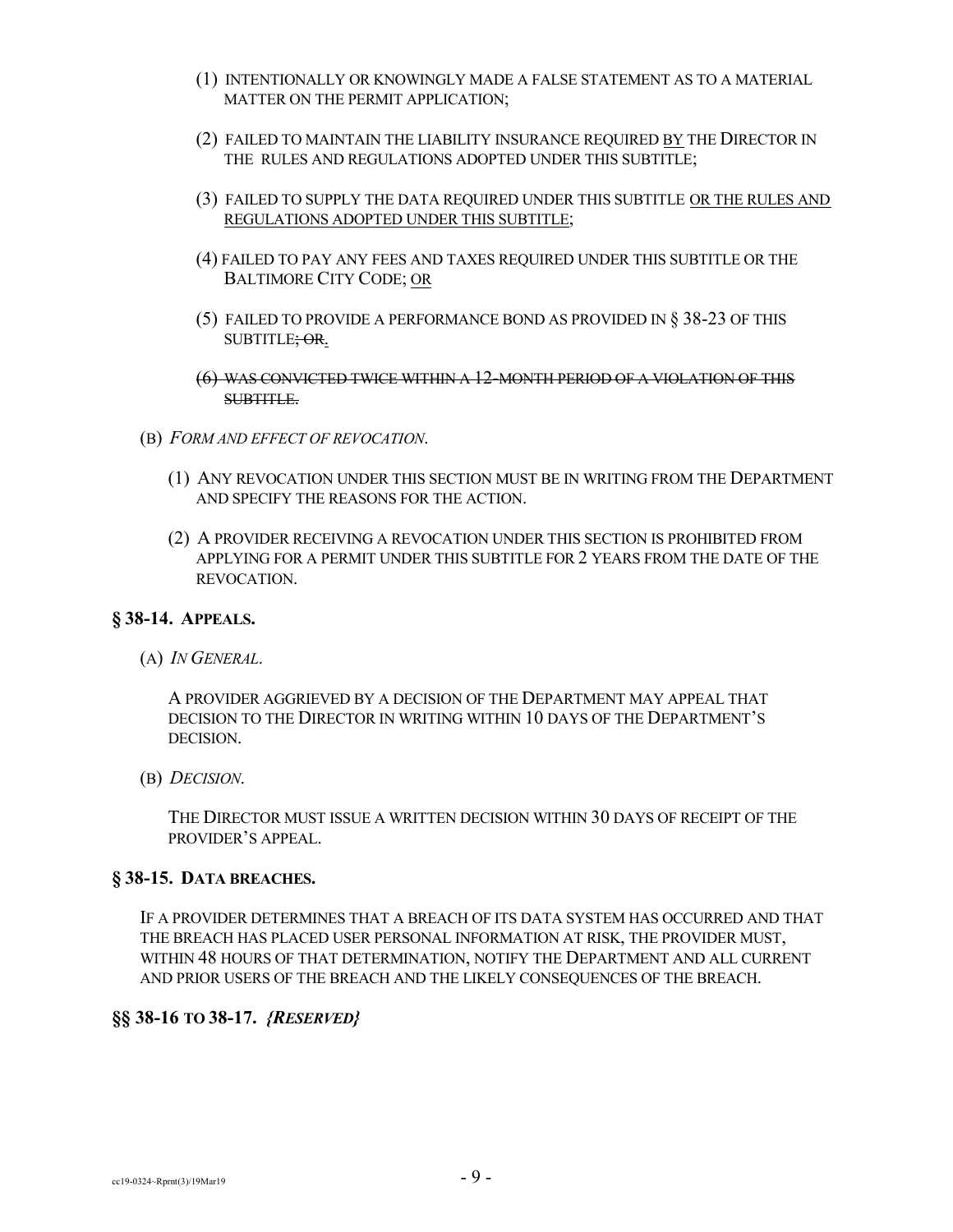## **§ 38-18. UNLAWFUL OPERATION.**

AN E-BIKE OR E-SCOOTER MAY NOT BE RIDDEN OPERATED:

- (1) IN A MANNER THAT VIOLATES APPLICABLE STATE OR LOCAL LAW;
- (2) AT SPEEDS THAT EXCEEDS 15 MILES PER HOUR FOR E-SCOOTERS AND 20 MILES PER HOUR FOR E-BIKES WHEN PROPELLED SOLELY BY THE ELECTRIC MOTOR AND WITHOUT MANUAL POWER;
- (3) BY A PERSON YOUNGER THAN 16-YEARS OF AGE WITHOUT A HELMET;
- (4) WITH A PASSENGER, UNLESS THE E-BIKE OR E-SCOOTER IS DESIGNED TO CARRY A PASSENGER;
- (5) WITHOUT THE USE OF A HEADLIGHT OR HEADLAMP AFTER DUSK, BEFORE DAWN, OR WHEN THE SAFE OPERATION OF A VEHICLE REQUIRES THE USE OF HEADLIGHT OR HEADLAMP;
- (6) ON A PUBLIC RIGHT-OF-WAY WITH A POSTED SPEED THAT EXCEEDS 30 MILES PER HOUR WHERE BICYCLES ARE ALSO PROHIBITED;
- (7) ON A SIDEWALK, UNLESS THE POSTED SPEED ON THE ABUTTING PUBLIC RIGHT-OF-WAY EXCEEDS 30 MILES PER HOUR IS 30 MILES PER HOUR OR GREATER AND THE SPEED OF THE E-BIKE OR E-SCOOTER ON THE SIDEWALK DOES NOT EXCEED 6 MILES PER HOUR;
- (8) WHILE CARRYING A PACKAGE, BUNDLE, OR OTHER ARTICLE THAT PREVENTS THE USER FROM KEEPING BOTH HANDS ON THE HANDLEBARS; OR
- (9) WHILE PHYSICALLY CONTROLLING MORE THAN ONE E-BIKE OR E-SCOOTER DOCKLESS VEHICLE.

## **§ 38-19. UNLAWFUL PARKING.**

(A) *PUBLIC STREETS AND ALLEYS*.

A DOCKLESS VEHICLE MAY NOT BE PARKED ON A PUBLIC STREET OR ALLEY UNLESS THE DIRECTOR HAS DESIGNATED AN AREA SPECIALLY-DESIGNED TO ACCOMMODATE DOCKLESS VEHICLE PARKING.

(B) *SIDEWALKS*.

UNLESS OTHERWISE PROHIBITED BY LAW, RULE, OR REGULATION THAT SPECIFICALLY PROHIBITS PARKING ON A SIDEWALK, DOCKLESS VEHICLES MAY BE PARKED:

- (1) ON ANY SIDEWALK; OR
- (2) ONLY AT DESIGNATED LOCATIONS ON SIDEWALKS AS DETERMINED BY THE **DIRECTOR**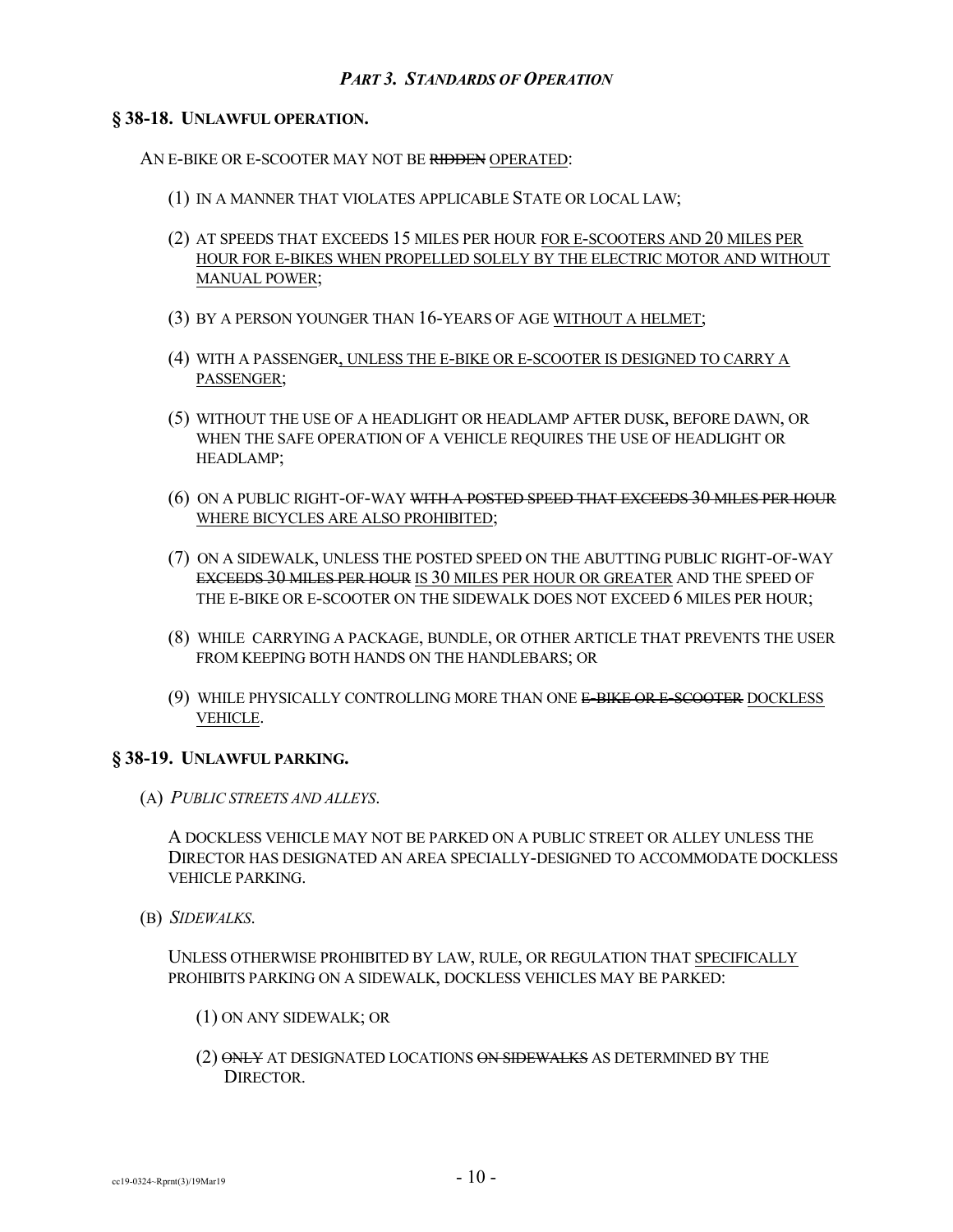(C) *MISCELLANEOUS LOCATIONS*.

## A DOCKLESS VEHICLE MAY NOT BE PARKED IN:

- (1) A DRIVEWAY WITHOUT THE PERMISSION OF THE OWNER OF THE DRIVEWAY;
- (2) AN AREA RESERVED FOR SIDEWALK DINING;
- (3) A TRANSIT ZONE, INCLUDING BUS STOPS, SHELTERS, AND PASSENGER-WAITING AREAS, EXCEPT AT DESIGNATED AREAS WITHIN A TRANSIT ZONE AS DETERMINED BY THE DIRECTOR;
- (4) A LOADING ZONE;
- (5) A PARKING ZONE DEDICATED TO ACCESSIBLE PARKING;
- (6) A MANNER THAT REDUCES THE PEDESTRIAN ZONE TO LESS THAN 4 FEET OR THAT OTHERWISE PROHIBITS THE FREE FLOW OF PEDESTRIAN TRAFFIC;
- (7) A MANNER THAT INTERFERES WITH PLACES OF ACCESS FOR PERSONS WITH DISABILITIES AS REQUIRED BY THE AMERICANS WITH DISABILITIES ACT; OR
- (8) A MANNER OR LOCATION PROHIBITED BY THE DIRECTOR BY RULE OR REGULATION.
- (D) *DISCARDED PARKED DOCKLESS VEHICLES*.

DOCKLESS VEHICLES MUST BE PARKED IN A STANDING UPRIGHT POSITION.

## **§ 38-20. USER EDUCATION.**

(A) *IN GENERAL.*

A PROVIDER MUST EDUCATE ITS USERS IN THE LAWS, RULES, AND REGULATIONS APPLICABLE TO THE RIDING, OPERATION, AND PARKING OF DOCKLESS VEHICLES.

(B) *PUBLICATION.*

AS A COMPONENT OF THE EDUCATION REQUIRED UNDER THIS SECTION, A PROVIDER MUST MAKE VISIBLE ON ITS DOCKLESS VEHICLES OR PUBLISH ON ITS MOBILE APPLICATION, OR BOTH, THE STANDARDS OF OPERATION SET FORTH IN § 38-17 AND § 38-18 OF THIS SUBTITLE OR THE RULES AND REGULATIONS ADOPTED UNDER THIS SUBTITLE.

## **§ 38-21. ADVERTISING PROHIBITED.**

A PROVIDER MAY NOT DISPLAY THIRD PARTY ADVERTISING ON ITS DOCKLESS VEHICLES.

## **§ 38-22. PROVIDER OPERATIONAL RESPONSIBILITIES.**

A PROVIDER MUST: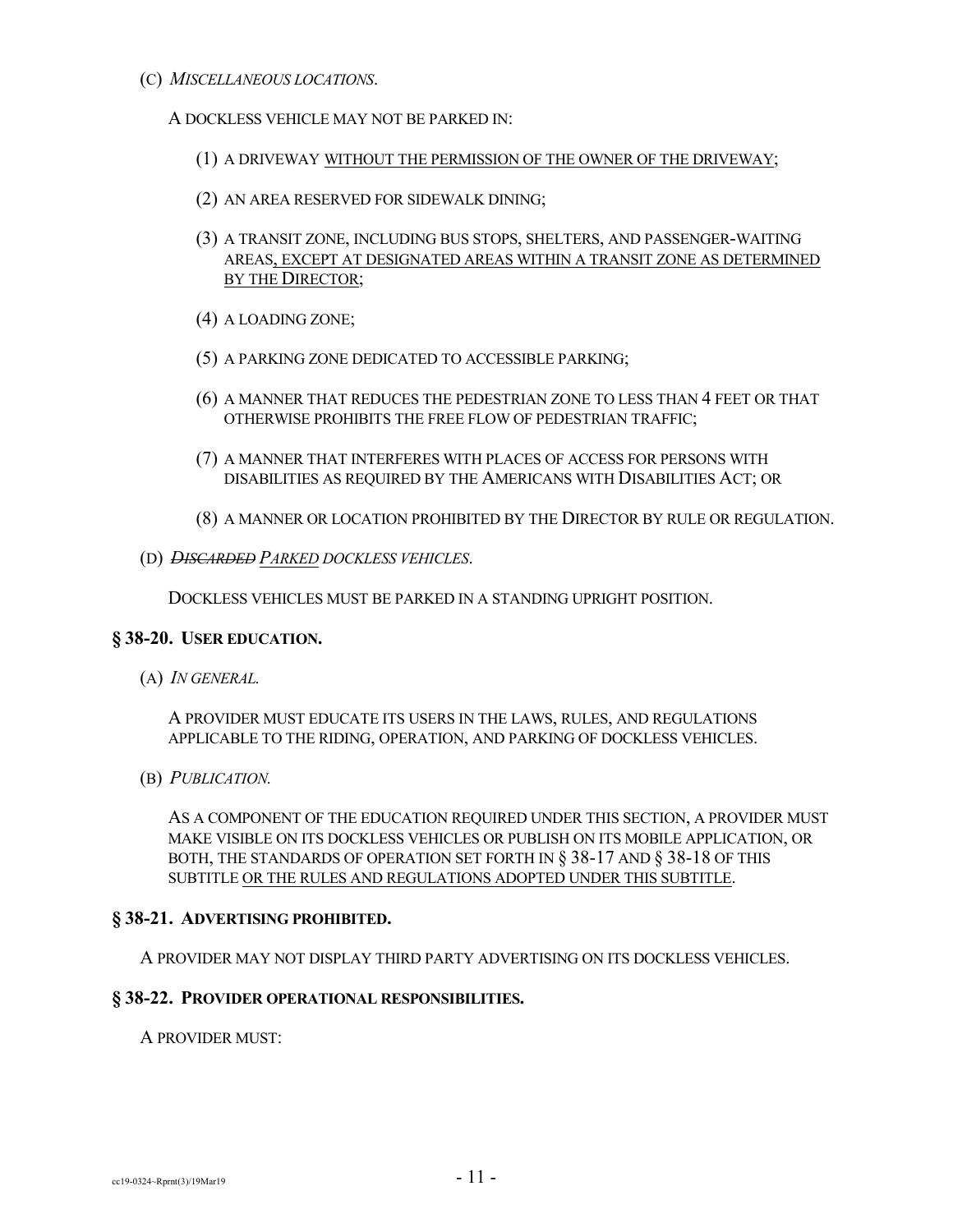- (1) OPERATE A 24-HOUR CUSTOMER SERVICE PHONE NUMBER FOR USERS, THE GENERAL PUBLIC, AND CITY OFFICIALS TO REPORT DOCKLESS VEHICLES THAT ARE INOPERABLE OR SUSPECTED OF BEING OPERATED OR PARKED IN APPARENT VIOLATION OF THE LAW;
- (2) REMOVE ITS DOCKLESS VEHICLES FROM ANY PUBLIC RIGHT-OF-WAY BETWEEN DUSK AND DAWN AS DURING THE HOURS DETERMINED BY THE DIRECTOR IN THE RULES AND REGULATIONS ADOPTED UNDER THIS SUBTITLE;
- (3) ENSURE THAT ITS DOCKLESS VEHICLES ARE PARKED AS REQUIRED BY LAW, RULE, OR REGULATION;
- (4) REMOVE OR REPOSITION ITS DOCKLESS VEHICLES THAT ARE PARKED ILLEGALLY WITHIN 2 HOURS OF BEING NOTIFIED BY THE DEPARTMENT OR ANY OTHER GOVERNMENT AGENCY OF A VIOLATION;
- (5) REMOVE OR REPOSITION ITS DOCKLESS VEHICLES THAT ARE PARKED ILLEGALLY WITHIN 6 HOURS OF BEING NOTIFIED BY THE PUBLIC; WITHIN A TIME DETERMINED BY THE DIRECTOR;
- (5) (6) ENSURE THAT ITS DOCKLESS VEHICLES ADHERE TO APPLICABLE NATIONAL SAFETY STANDARDS;
- (6) (7) ENSURE THAT ITS OPERATIONS ADHERE TO THE REQUIREMENTS OF EQUITABLE ACCESS AS DETERMINED BY THE DIRECTOR IN THE RULES AND REGULATIONS ADOPTED UNDER THIS SUBTITLE; AND
- (7) (8) COMPLY WITH ALL OTHER REQUIREMENTS ESTABLISHED BY THE DIRECTOR FOR THE OPERATION OF DOCKLESS VEHICLES FOR HIRE.

## **§ 38-23. PERFORMANCE BOND.**

(A) *IN GENERAL*.

PROVIDERS MUST PROVIDE A PERFORMANCE BOND IN AN AMOUNT AND FORM SPECIFIED BY THE DIRECTOR.

(B) *USE*.

THE FUNDS AVAILABLE FROM THE BOND REQUIRED BY THIS SECTION SHALL BE APPLIED TO PAY FOR:

- (1) DAMAGE TO PUBLIC PROPERTY CAUSED BY A PROVIDER'S DOCKLESS VEHICLES; OR
- (2) THE REMOVAL AND STORAGE OF A PROVIDER'S DOCKLESS VEHICLES THAT ARE PARKED ILLEGALLY.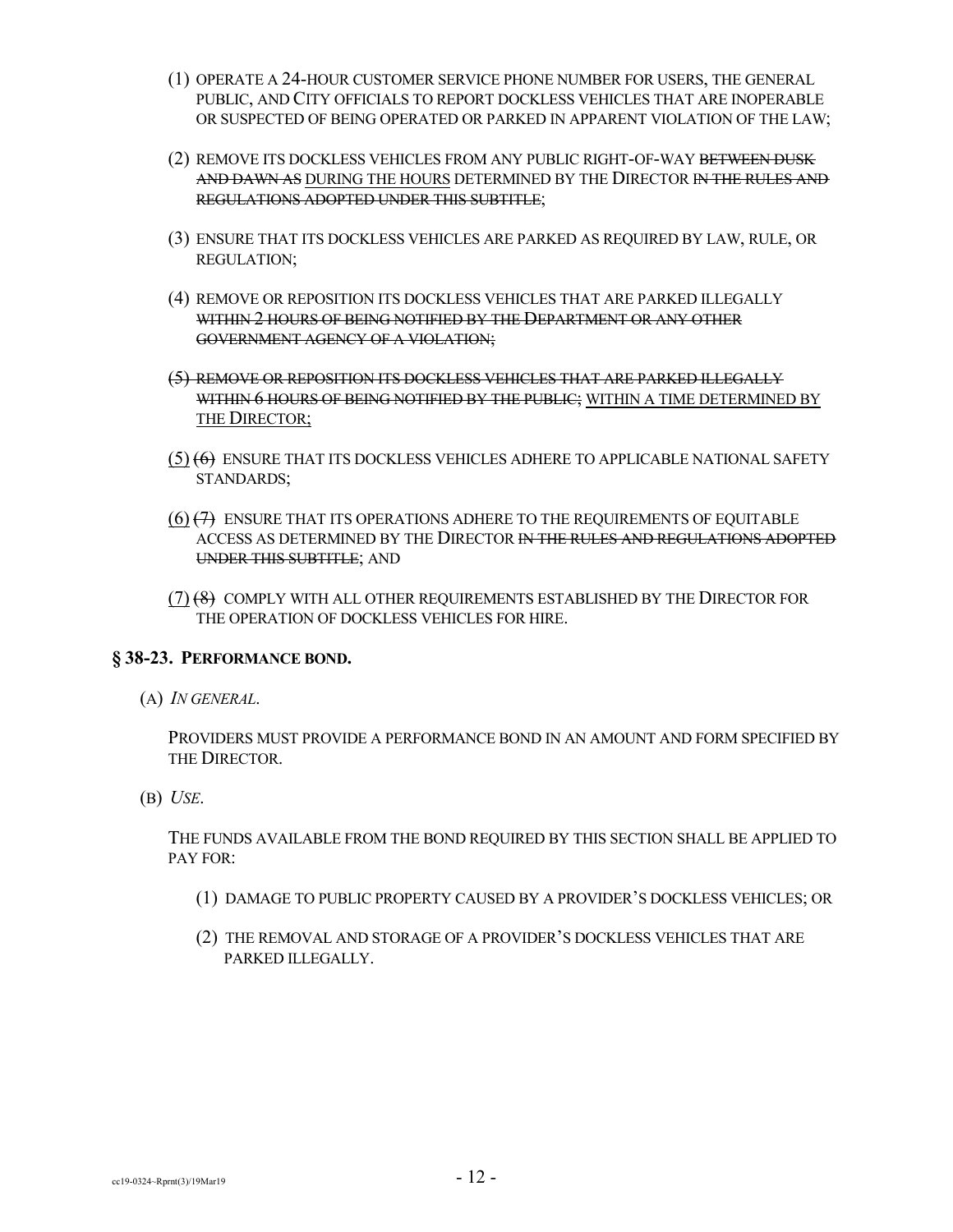(A) *IN GENERAL*.

A DOCKLESS VEHICLE FOR HIRE IS SUBJECT TO SEIZURE IF IT IS PARKED OR USED IN VIOLATION OF THIS SUBTITLE.

- (B) *WARRANT NOT NECESSARY.*
	- (1) AN ENFORCEMENT OFFICER NEED NOT HAVE A WARRANT IN ORDER TO SEIZE A DOCKLESS VEHICLE FOR HIRE IN VIOLATION OF THIS SUBTITLE IF:
		- (I) THE ENFORCEMENT OFFICER HAS PROBABLE CAUSE TO BELIEVE THAT THE DOCKLESS VEHICLE FOR HIRE HAS BEEN PARKED OR USED IN VIOLATION OF THIS SUBTITLE; AND
		- (II) A WARRANT IS NOT CONSTITUTIONALLY REQUIRED UNDER THE CIRCUMSTANCES.
	- (2) WHENEVER AN ENFORCEMENT OFFICER SEIZES A DOCKLESS VEHICLE FOR HIRE UNDER THIS SECTION, THE ENFORCEMENT OFFICER MAY CAUSE IT TO BE MOVED TO A PLACE DESIGNATED BY THE DEPARTMENT.
	- (3) ON THE SEIZURE OF A DOCKLESS VEHICLE FOR HIRE UNDER THIS SECTION, THE DEPARTMENT MUST PROMPTLY NOTIFY THE PROVIDER OF:

(I) THE REASON FOR SEIZURE;

(II) THE LOCATION OF THE SEIZED DOCKLESS VEHICLE FOR HIRE; AND

(III) THE AMOUNT OF THE FEES, IF ANY, ASSOCIATED WITH THE SEIZURE.

(C) *VEHICLES RETURNED ON PAYMENT*.

ANY DOCKLESS VEHICLE FOR HIRE SEIZED UNDER THIS SECTION MUST BE RETURNED TO ITS PROVIDER ON PAYMENT FROM FUNDS PROVIDED BY THE PERFORMANCE BOND REQUIRED BY § 38-23 OF THIS SUBTITLE.

(D) *RULES AND REGULATIONS*.

THE RULES AND REGULATIONS ADOPTED UNDER THIS SUBTITLE MUST INCLUDE THE ADMINISTRATION AND PROCESSES NECESSARY TO IMPLEMENT THIS SECTION.

# **§§ 38-25 TO 38-26.** *{RESERVED}*

## *PART 4. PENALTIES AND ENFORCEMENT*

## **§ 38-27. ENFORCEMENT BY CITATION**.

(A) *IN GENERAL*.

IN ADDITION TO ANY OTHER CIVIL OR CRIMINAL REMEDY OR ENFORCEMENT PROCEDURE, THIS SUBTITLE MAY BE ENFORCED BY ISSUANCE OF: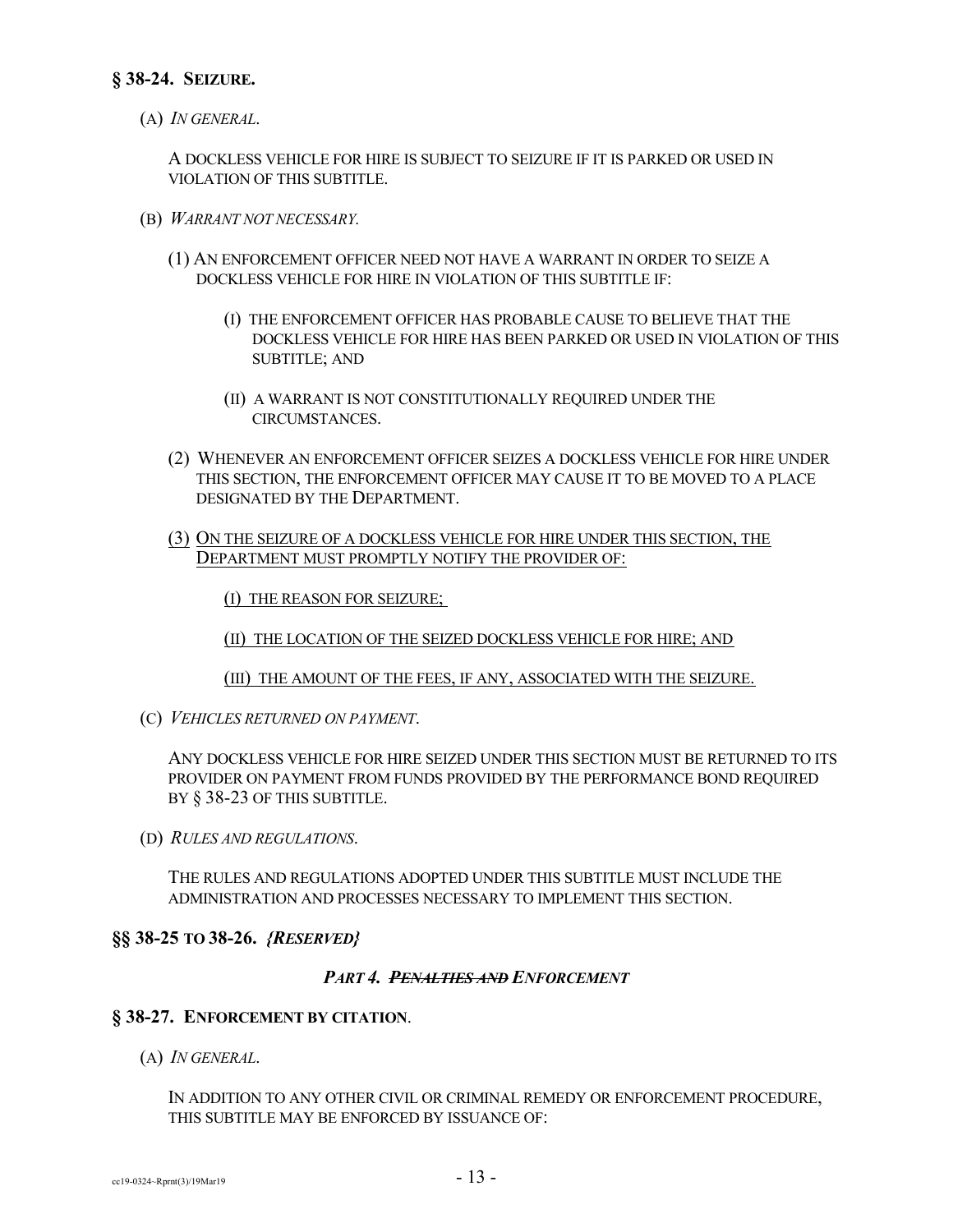- (1) AN ENVIRONMENTAL CITATION AS AUTHORIZED BY THE CITY CODE ARTICLE 1, SUBTITLE 40 {"ENVIRONMENTAL CONTROL BOARD"}; OR
- (2) A CIVIL CITATION AS AUTHORIZED BY THE CITY CODE ARTICLE 1, SUBTITLE 41 {"CIVIL CITATIONS"}.
- (B) *PROCESS NOT EXCLUSIVE*.

THE ISSUANCE OF A CITATION TO ENFORCE THIS SUBTITLE DOES NOT PRECLUDE PURSUING ANY OTHER CIVIL OR CRIMINAL REMEDY OR ENFORCEMENT ACTION AUTHORIZED BY LAW.

(C) *EACH DAY A SEPARATE OFFENSE*.

EACH DAY THAT A VIOLATION CONTINUES IS SEPARATE OFFENSE.

## **§ 38-28. CRIMINAL PENALTIES.**

(A) *IN GENERAL*.

EXCEPT AS OTHERWISE SPECIFIED, ANY PERSON WHO VIOLATES ANY PROVISIONS OF THIS SUBTITLE OR OF THE RULES AND REGULATIONS ADOPTED UNDER THIS SUBTITLE IS GUILTY OF A MISDEMEANOR AND, ON CONVICTION, IS SUBJECT TO FINE OF NOT MORE THAN \$1,000 OR TO IMPRISONMENT FOR NOT MORE THAN 30 DAYS OR TO BOTH FINE AND IMPRISONMENT FOR EACH OFFENSE.

(B) *EACH DAY A SEPARATE OFFENSE*.

EACH DAY THAT A VIOLATION CONTINUES IS SEPARATE OFFENSE.

**Article 1. Mayor, City Council, and Municipal Agencies**

## **Subtitle 40. Environmental Control Board**

## **§ 40-14. Violations to which subtitle applies.**

- (e) *Provisions and penalties enumerated*.
	- (5) *Article 31. Transit and Traffic*

SUBTITLE 38. DOCKLESS VEHICLES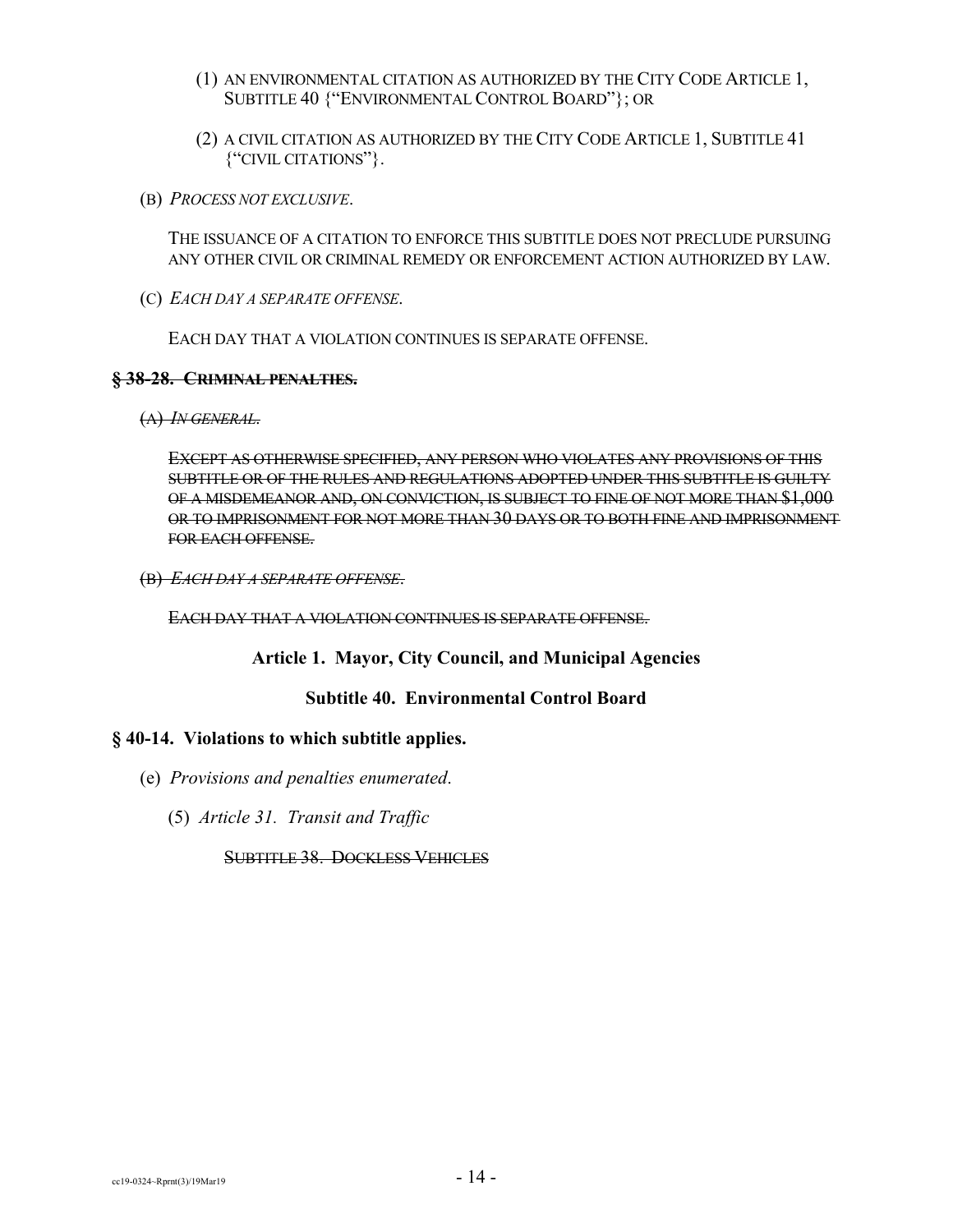| §38-17. UNLAWFUL OPERATION                                                                                                                  | \$20    |
|---------------------------------------------------------------------------------------------------------------------------------------------|---------|
| §38-18. UNLAWFUL PARKING                                                                                                                    | \$20    |
| <b>SUBTITLE 38. DOCKLESS VEHICLES</b>                                                                                                       |         |
| $\S$ 38-7(B)(2). EXCEEDING THE MAXIMUM NUMBER OR TYPE OF<br>DOCKLESS VEHICLES PERMITTED TO OPERATE                                          | \$1,000 |
| $\S$ 38-8(A). OPERATING A DOCKLESS-VEHICLE-FOR-HIRE BUSINESS<br>WITHOUT A PERMIT                                                            | \$1,000 |
| § 38-12. FAILURE OF PROVIDER TO PROVIDE<br>REQUIRED DATA OR REPORTS                                                                         | \$1,000 |
| § 38-15. FAILURE OF PROVIDER TO NOTIFY OF DATA BREACH                                                                                       | \$1,000 |
| § 38-18. UNLAWFUL OPERATION OF E-BIKE OR E-SCOOTER                                                                                          | \$20    |
| § 38-19. UNLAWFUL PARKING OF DOCKLESS VEHICLE                                                                                               | \$20    |
| § 38-21. DISPLAY OF ADVERTISEMENTS ON DOCKLESS VEHICLES                                                                                     | \$1,000 |
| § 38-22. PROVIDER OPERATIONAL RESPONSIBILITIES:                                                                                             |         |
| ITEM (1). FAILURE TO MAINTAIN 24-HOUR CUSTOMER SERVICE<br>PHONE SUPPORT                                                                     | \$1,000 |
| ITEM (2). FAILURE TO REMOVE DOCKLESS VEHICLES FROM PUBLIC<br>RIGHTS-OF-WAY BETWEEN DUSK AND DAWN, AS DETERMINED IN<br>RULES AND REGULATIONS | \$500   |
| ITEM (3). FAILURE TO ENSURE THAT DOCKLESS VEHICLES ARE<br>PARKED AS REQUIRED BY LAW, RULE, OR REGULATION                                    | \$500   |
| ITEM (4). FAILURE TO REMOVE OR REPOSITION ILLEGALLY PARKED<br>DOCKLESS VEHICLES WITHIN REQUIRED TIME                                        | \$500   |
| ITEM (5). FAILURE TO ENSURE THAT DOCKLESS VEHICLES ADHERE<br>TO NATIONAL SAFETY STANDARDS                                                   | \$1,000 |
| ITEM (6). FAILURE TO ENSURE THAT PROVIDER OPERATIONS<br>ADHERE TO EQUITABLE ACCESS REQUIREMENTS                                             | \$1,000 |
| ITEM (7). FAILURE TO COMPLY WITH ANY OTHER REQUIREMENT<br><b>ESTABLISHED BY THE DIRECTOR</b>                                                | \$1,000 |
|                                                                                                                                             |         |

# **Article 1. Mayor, City Council, and Municipal Agencies**

# **Subtitle 41. Civil Citations**

# **§ 41-14. Offenses to which subtitle applies – Listing.**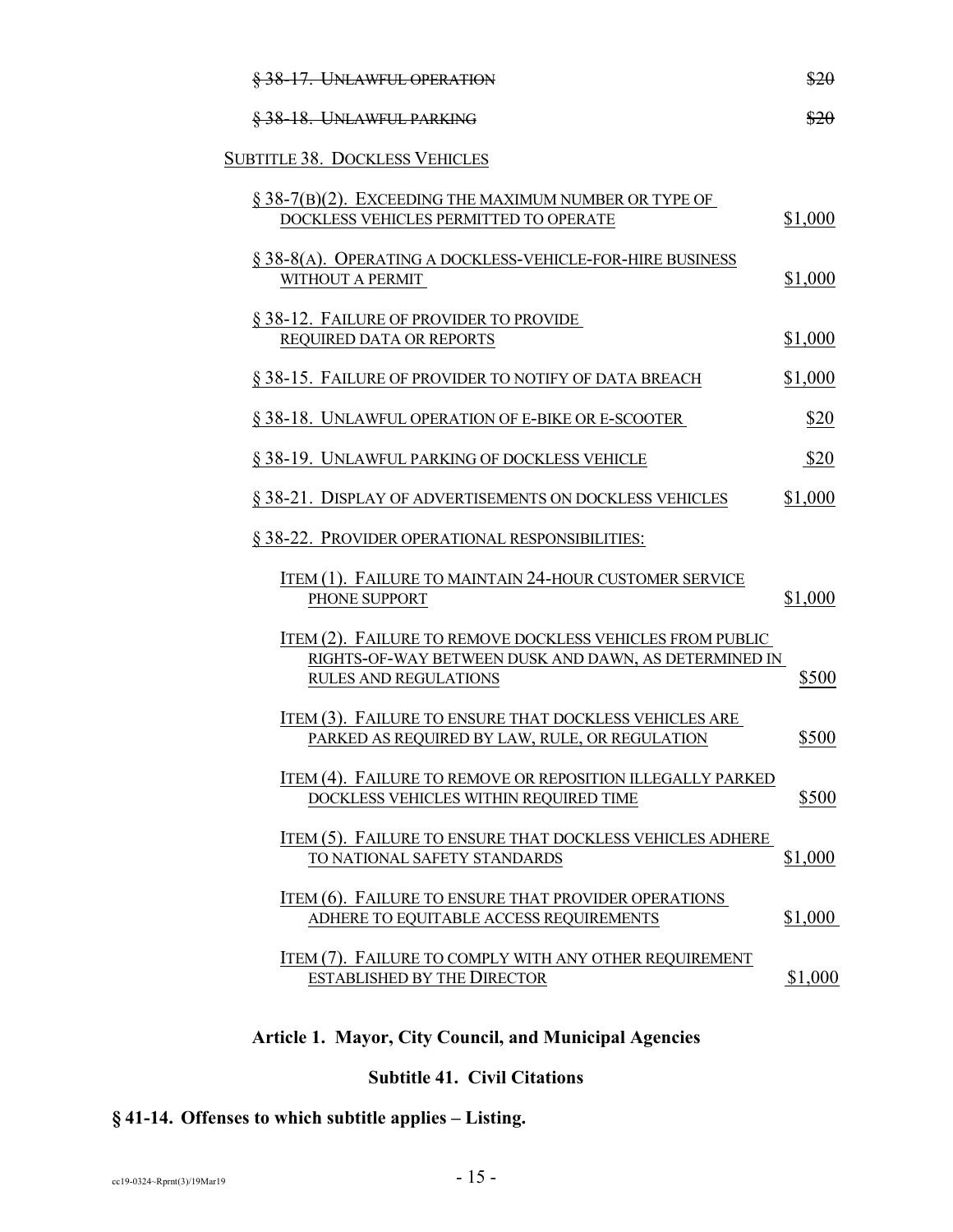(4) *Article 31. Transit and Traffic*

| $\alpha$ idtite to $\alpha$ and $\alpha$ and $\alpha$ and $\alpha$<br><u>SUDITILE JO. DUCKLESS VEHICLES</u> |  |
|-------------------------------------------------------------------------------------------------------------|--|
|                                                                                                             |  |

| §38-17. UNLAWFUL OPERATION                                                                                                                  | \$20    |
|---------------------------------------------------------------------------------------------------------------------------------------------|---------|
| §38-18. UNLAWFUL PARKING                                                                                                                    | \$20    |
| <b>SUBTITLE 38. DOCKLESS VEHICLES</b>                                                                                                       |         |
| $\S$ 38-7(B)(2). EXCEEDING THE MAXIMUM NUMBER OR TYPE OF<br>DOCKLESS VEHICLES PERMITTED TO OPERATE                                          | \$1,000 |
| § 38-8(A). OPERATING A DOCKLESS-VEHICLE-FOR-HIRE BUSINESS<br>WITHOUT A PERMIT                                                               | \$1,000 |
| § 38-12. FAILURE OF PROVIDER TO PROVIDE<br>REQUIRED DATA OR REPORTS                                                                         | \$1,000 |
| § 38-15. FAILURE OF PROVIDER TO NOTIFY OF DATA BREACH                                                                                       | \$1,000 |
| §38-18. UNLAWFUL OPERATION OF E-BIKE OR E-SCOOTER                                                                                           | \$20    |
| § 38-19. UNLAWFUL PARKING OF DOCKLESS VEHICLE                                                                                               | \$20    |
| § 38-21. DISPLAY OF ADVERTISEMENTS ON DOCKLESS VEHICLES                                                                                     | \$1,000 |
| § 38-22. PROVIDER OPERATIONAL RESPONSIBILITIES:                                                                                             |         |
| ITEM (1). FAILURE TO MAINTAIN 24-HOUR CUSTOMER SERVICE<br>PHONE SUPPORT                                                                     | \$1,000 |
| ITEM (2). FAILURE TO REMOVE DOCKLESS VEHICLES FROM PUBLIC<br>RIGHTS-OF-WAY BETWEEN DUSK AND DAWN, AS DETERMINED IN<br>RULES AND REGULATIONS | \$500   |
| ITEM (3). FAILURE TO ENSURE THAT DOCKLESS VEHICLES ARE<br>PARKED AS REQUIRED BY LAW, RULE, OR REGULATION                                    | \$500   |
| ITEM (4). FAILURE TO REMOVE OR REPOSITION ILLEGALLY PARKED<br>DOCKLESS VEHICLES WITHIN REQUIRED TIME                                        | \$500   |
| ITEM (5). FAILURE TO ENSURE THAT DOCKLESS VEHICLES ADHERE<br>TO NATIONAL SAFETY STANDARDS                                                   | \$1,000 |
| ITEM (6). FAILURE TO ENSURE THAT PROVIDER OPERATIONS<br>ADHERE TO EQUITABLE ACCESS REQUIREMENTS                                             | \$1,000 |
| ITEM (7). FAILURE TO COMPLY WITH ANY OTHER REQUIREMENT<br><b>ESTABLISHED BY THE DIRECTOR</b>                                                | \$1,000 |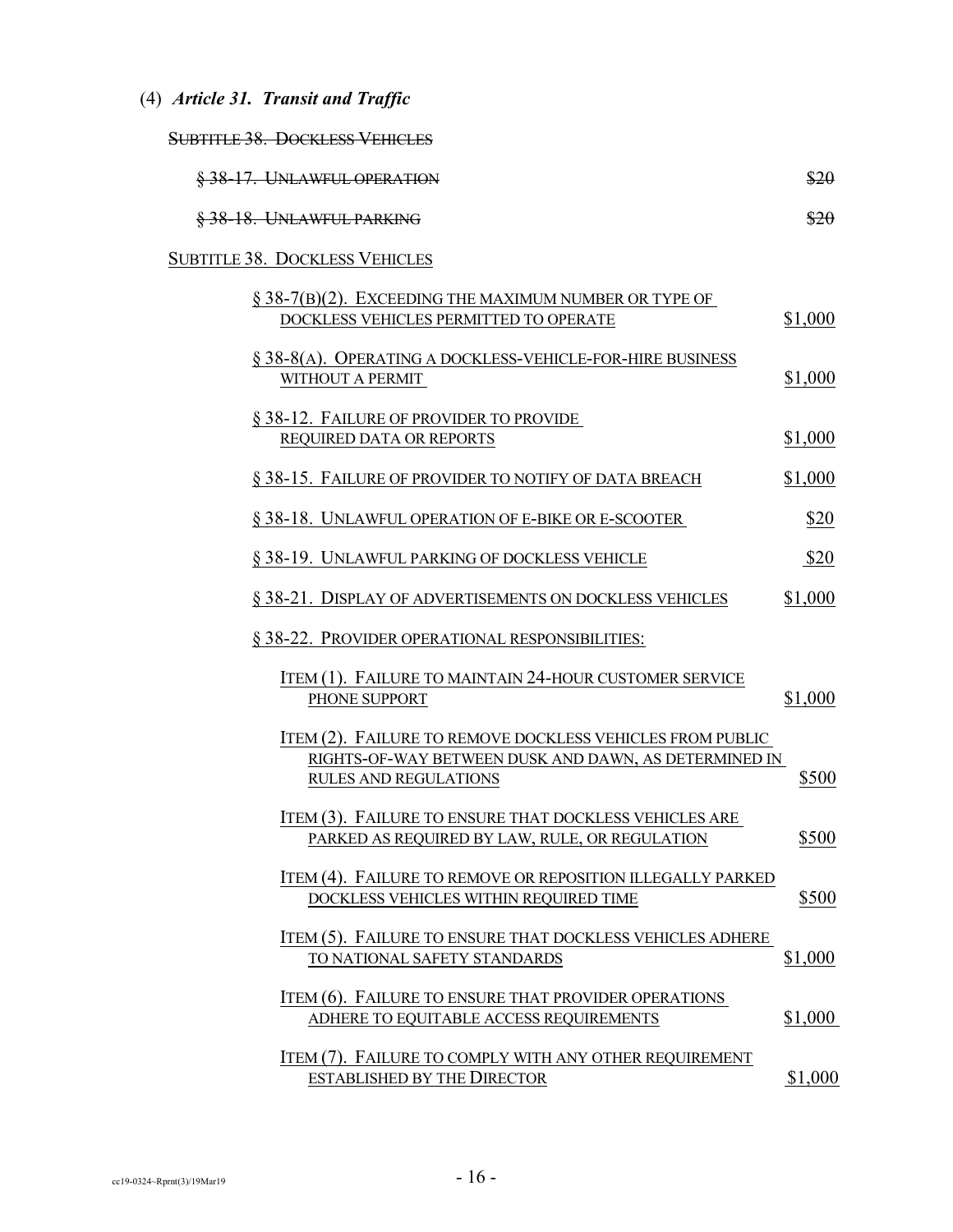## **Article 28. Taxes**

## **Subtitle 31. DOCKLESS VEHICLES**

## **§ 31-1. DEFINITIONS.**

(A) *IN GENERAL*.

IN THIS SUBTITLE, THE FOLLOWING TERMS HAVE THE MEANINGS INDICATED.

(B) *DIRECTOR.*

"DIRECTOR" MEANS THE DIRECTOR OF THE DEPARTMENT OF FINANCE OR THE DIRECTOR'S DESIGNEE.

(C) *DOCKLESS VEHICLE FOR HIRE.*

"DOCKLESS VEHICLE FOR HIRE" HAS THE MEANING STATED IN CITY CODE ARTICLE 31, § 38-1(C) {"DEFINITIONS – DOCKLESS VEHICLE FOR HIRE"}.

(D) *PROVIDER*.

"PROVIDER" HAS THE MEANING STATED IN CITY CODE ARTICLE 31,  $\S$  38-1(F) 38-1(H) {"DEFINITIONS – PROVIDER"}.

## **§ 31-2. TAX IMPOSED.**

AN EXCISE TAX IS LEVIED AND IMPOSED UPON EVERY PROVIDER OF DOCKLESS VEHICLES FOR HIRE.

## **§ 31-3. AMOUNT OF TAX.**

THE AMOUNT OF THE TAX IS 10 CENTS PER DOCKLESS-VEHICLE-FOR-HIRE RENTAL.

## **§ 31-4. REMITTANCE AND REPORTS.**

(A) *REMITTANCE*.

A PROVIDER SHALL REMIT THE TAX IMPOSED BY THIS SUBTITLE TO THE DIRECTOR ON OR BEFORE THE FIRST DAY OF JANUARY AND THE FIRST DAY OF JULY OF EACH YEAR.

- (B) *REPORTS*.
	- (1) EACH REMITTANCE MUST BE ACCOMPANIED BY A REPORT OF ALL SERVICE TRANSACTIONS FOR THE PERIOD REPORTED.
	- (2) THE REPORT MUST BE IN THE FORM AND CONTAIN THE INFORMATION THAT THE DIRECTOR REQUIRES.

## **§ 31-5. RULES AND REGULATIONS.**

(A) *IN GENERAL.*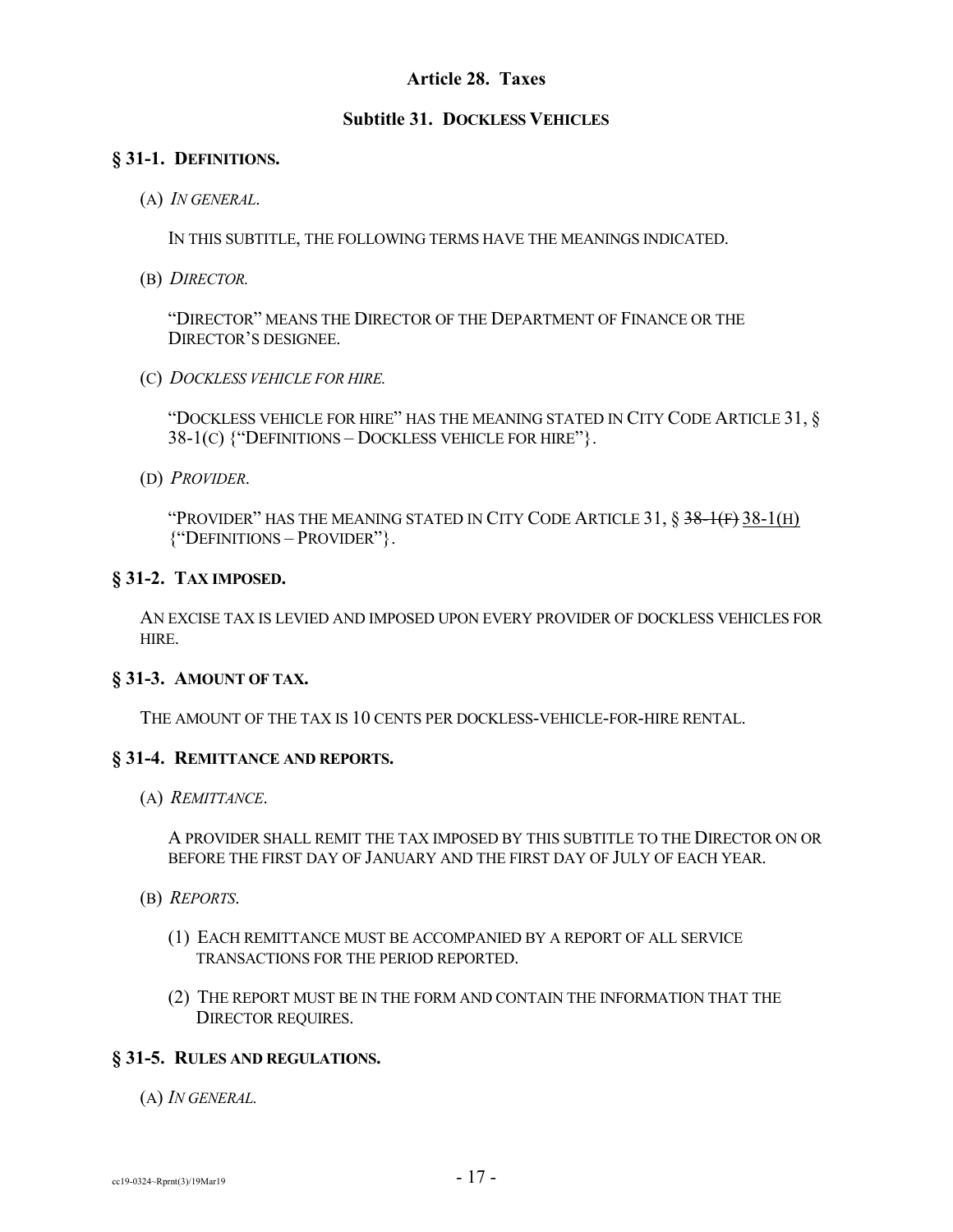THE DIRECTOR MUST ADOPT RULES AND REGULATIONS TO CARRY OUT THIS SUBTITLE.

(B) *FILING WITH LEGISLATIVE REFERENCE*.

A COPY OF ALL RULES AND REGULATIONS ADOPTED UNDER THIS SUBTITLE MUST BE FILED WITH THE DEPARTMENT OF LEGISLATIVE REFERENCE BEFORE THEY TAKE EFFECT.

**SECTION 2. AND BE IT FURTHER ORDAINED**, That the catchlines contained in this Ordinance are not law and may not be considered to have been enacted as a part of this or any prior Ordinance.

**SECTION 3. AND BE IT FURTHER ORDAINED**, That this Ordinance takes effect on May 1, 2019.

**SECTION 3. AND BE IT FURTHER ORDAINED** That City Code Article 31, Subtitle 38, § 38-3 {"Rules and regulations"}, as enacted by this Ordinance, takes effect on the date of enactment.

**SECTION 4. AND BE IT FURTHER ORDAINED** That, except as provided in Section 3 of this Ordinance, this Ordinance takes effect on the effective date of the rules and regulations adopted by the Department pursuant to City Code Article 31, Subtitle 38, § 38-3 {"Rules and regulations"}.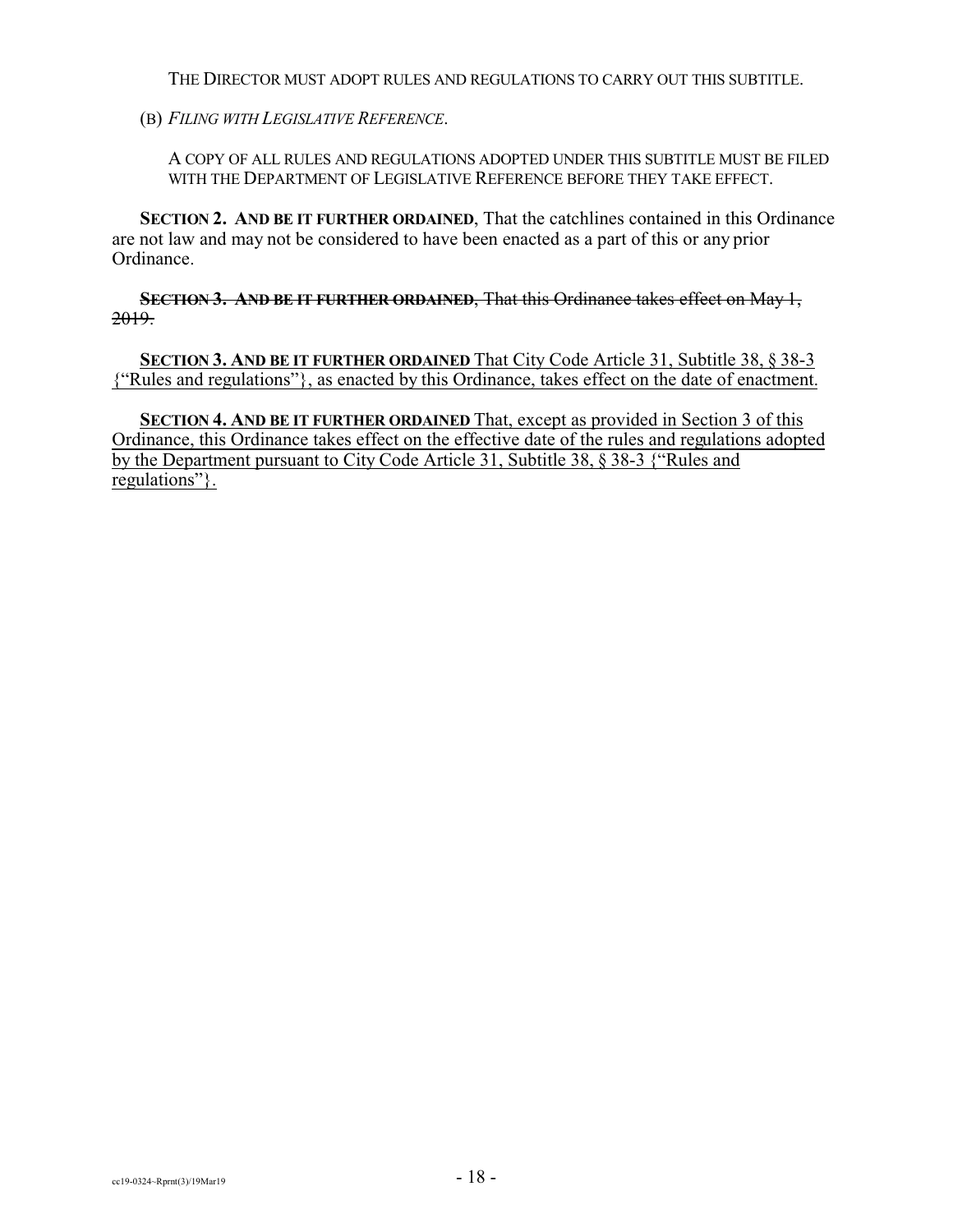# **DLR DRAFT III 13MAR19 DLR DRAFT III 13MAR19**

# **AMENDMENTS TO COUNCIL BILL 19-0324 (1st Reader Copy)**

Proposed by: Transportation Department

{To be offered to the Land Use and Transportation Committee}

# **Amendment No. 1** *{§ 20-1(b) (Defining "Bike Lane") and § 38-1 ("Definitions.")}*

On page 2, in line 14, before "single", insert an opening bracket; on that same page, in line 15, strike the opening bracket; on that same page, in line 15, before "FLOW", insert "THE"; on that same page, in line 23, after "E-BIKE", strike "OR" and substitute ","; on that same page, in line 23, after "E-SCOOTER", insert ", OR ANY OTHER VEHICLE TYPE APPROVED BY THE DIRECTOR AND NOT OTHERWISE DEFINED IN THIS SUBTITLE"; on page 3, in line 19, strike "A" and substitute "AN ELECTRIC"; on that same page, in line 29, strike "OR"; on page 4, in line 2, strike "OR"; on that same page, in line 4, strike the period and substitute "; OR"; on that same page, after line 4, insert

## "(VI) AN ELECTRONIC PERSONAL ASSISTED DEVICE.";

and, on that same page, strike lines 7 and 8 in their entireties and substitute:

"(G) *PERSON*.

(1) *IN GENERAL*.

"PERSON" MEANS:

(I) AN INDIVIDUAL;

# (II) A PARTNERSHIP, FIRM, ASSOCIATION, CORPORATION, OR OTHER ENTITY OF ANY KIND; OR

# (III) A RECEIVER, TRUSTEE, GUARDIAN, PERSONAL REPRESENTATIVE, FIDUCIARY, OR REPRESENTATIVE OF ANY KIND.

(2) *EXCLUSIONS*.

# "PERSON" DOES NOT INCLUDE, UNLESS OTHERWISE EXPRESSLY PROVIDED, A GOVERNMENTAL ENTITY OR AN INSTRUMENTALITY OR UNIT OF A GOVERNMENTAL ENTITY.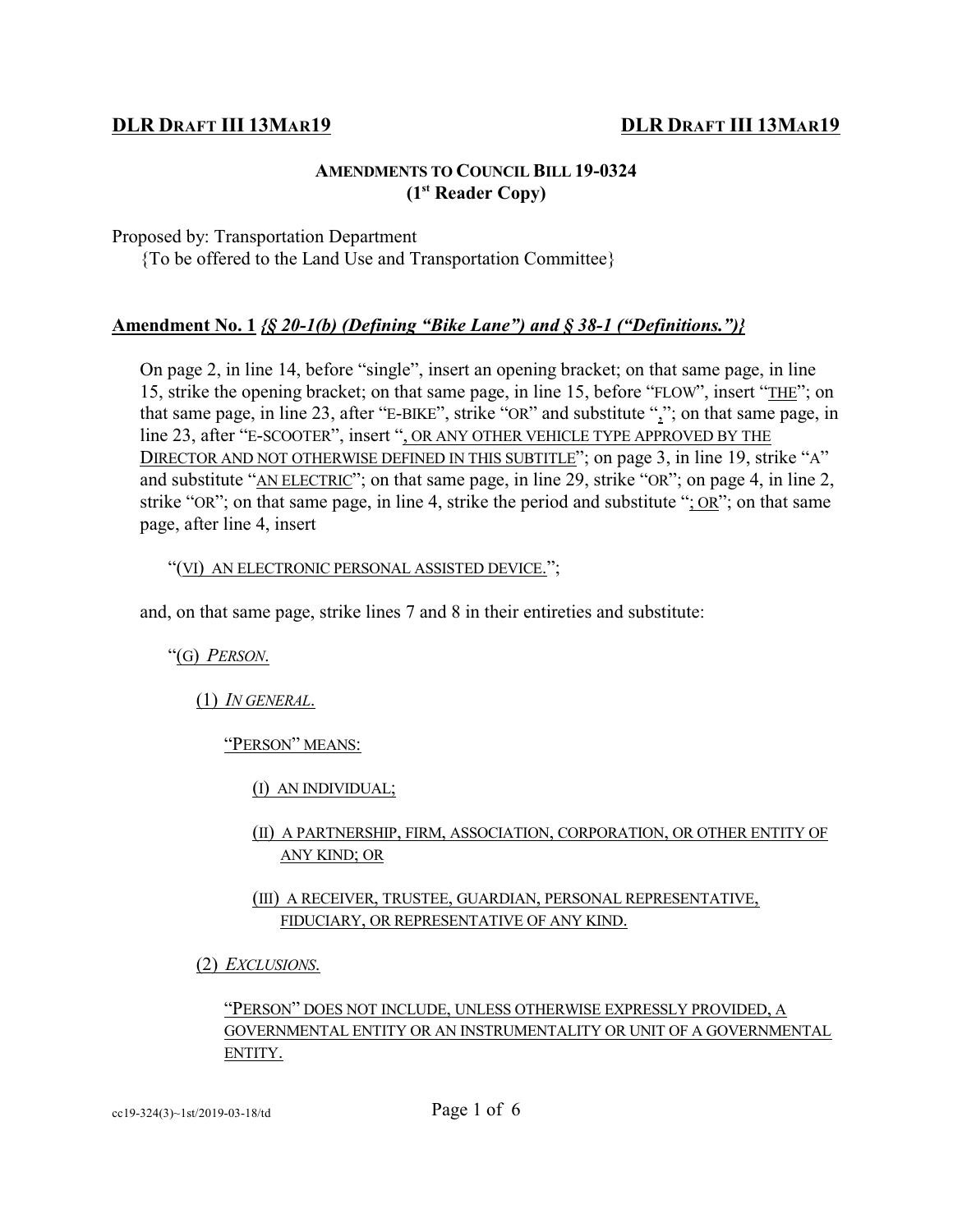# (H) *PROVIDER*.

# (1) "PROVIDER" MEANS ANY PERSON THAT PROVIDES DOCKLESS VEHICLES FOR HIRE.

# (2) "PROVIDER" INCLUDES THE INDIVIDUAL OFFICERS, EMPLOYEES, CONTRACTORS, AND AGENTS OF THE PERSON PROVIDING DOCKLESS VEHICLES FOR HIRE.";

on that same page, in lines 9 and 12, strike "(H)" and "(I)", respectively, and substitute "(I)" and "(J)"; on that same page, in line 13, strike "MEMBER OF THE PUBLIC" and substitute "INDIVIDUAL WHO OPERATES A DOCKLESS VEHICLE"; and, on page 14, in line 18, strike "38-  $1(F)$ " and substitute "38-1(H)".

# **Amendment No. 2** *{§ 38-3 ("Rules and Regulations.")}*

On page 4, in line 23, strike "**REGULATIONS**" and substitute "**REGULATIONS**"; on that same page, after line 25, insert:

"(B) *OPPORTUNITY FOR PUBLIC COMMENT.*

THE DIRECTOR MAY NOT ADOPT ANY PROPOSED RULES AND REGULATIONS UNDER THIS SUBTITLE UNLESS THE PROPOSED RULES AND REGULATIONS HAVE BEEN POSTED FOR PUBLIC REVIEW AND COMMENT ON THE DEPARTMENT WEBSITE FOR AT LEAST 30 DAYS.";

on that same page, in line 26, strike " $(B)$ " and substitute " $(C)$ "; and, on page 5, line 1, strike "(C)" and substitute "(D)".

# **Amendment No. 3** *{§ 38-6 ("Dockless Vehicle Program established.")}*

On page 5, in line 19, after "PRIOR", insert "WRITTEN".

# **Amendment No. 4** *{§ 38-7 ("Scope of program.")}*

On page 5, strike line 28 in its entirety; and, on page 6, strike lines 1 through 10 in their entireties, and substitute:

"(A) *IN GENERAL*.

# THE PROGRAM ESTABLISHED BY THIS SUBTITLE MUST PROVIDE, IN A MANNER ESTABLISHED BY THE DIRECTOR, EQUITABLE ACCESS TO DOCKLESS VEHICLES FOR HIRE THROUGHOUT THE CITY AND IN UNDER-SERVED AREAS.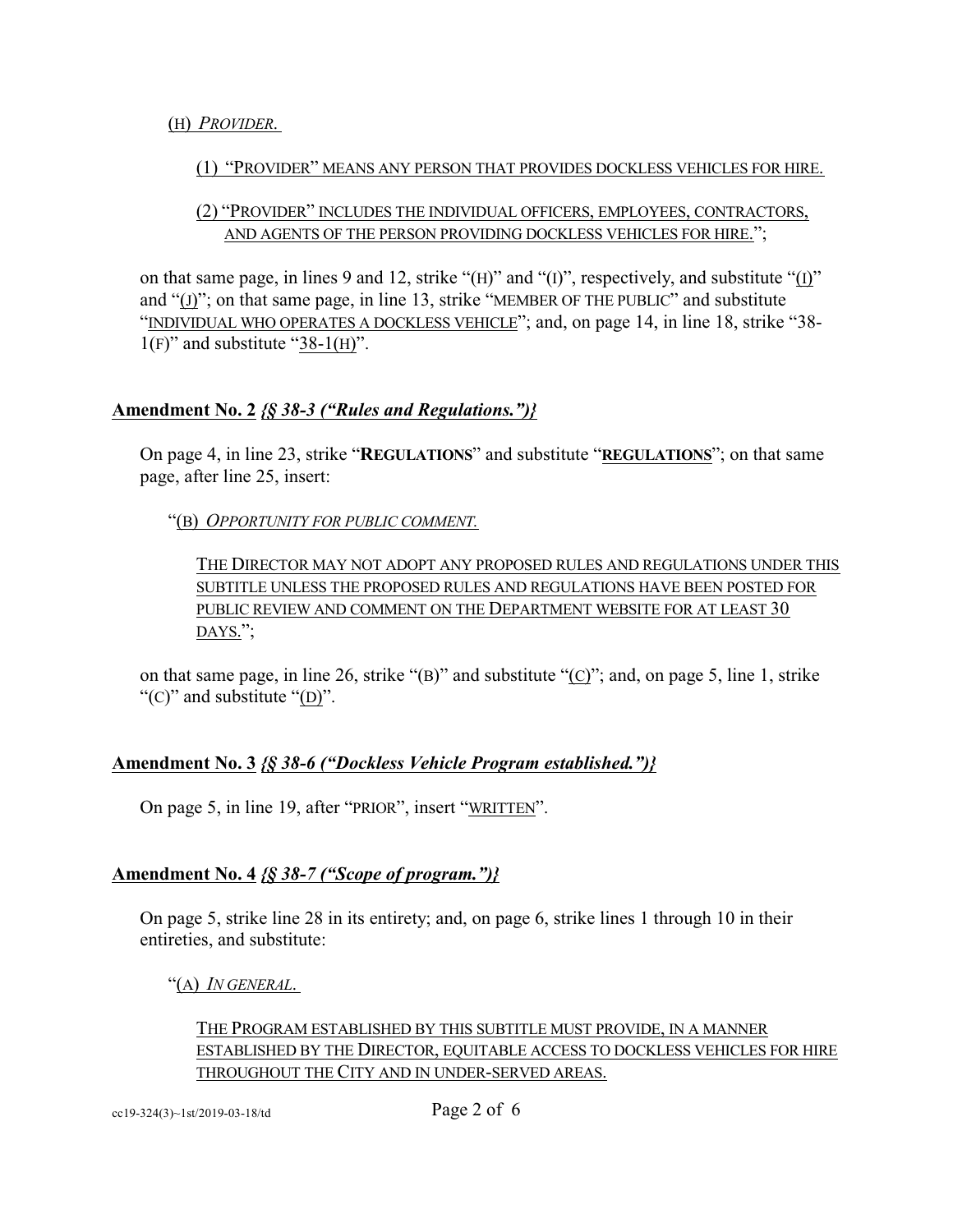## (B) *DIRECTOR TO DETERMINE*.

## ON AN ANNUAL BASIS, THE DIRECTOR MUST DETERMINE:

- (1) THE MAXIMUM AND MINIMUM NUMBER OF PROVIDERS TO BE PERMITTED UNDER THIS SUBTITLE; AND
- (2) THE MAXIMUM AND MINIMUM NUMBER AND TYPES OF DOCKLESS VEHICLES PERMITTED TO OPERATE UNDER THIS SUBTITLE.".

# **Amendment No. 5** *{§ 38-12 ("Data sharing requirements.")}*

On page 7, at the beginning of line 24, insert the paragraph designator "(1)"; on that same page, after line 25, insert:

- "(2) THE DATA AND REPORTS PROVIDED TO THE DEPARTMENT UNDER THIS SECTION MAY NOT INCLUDE INFORMATION THAT CAN REASONABLY BE USED TO CONTACT OR DISTINGUISH A PERSON, INCLUDING IP ADDRESSES OR DEVICE IDENTIFIERS.
- (D) *DEPARTMENTAL REPORTS*.
	- (1) THE DEPARTMENT MUST REPORT THE DATA PROVIDED UNDER THIS SECTION ON THE DEPARTMENT'S WEBSITE.
	- (2) THE CONTENT AND TIMING OF THE DATA REPORTED UNDER THIS SUBSECTION MUST BE:

(A) DETERMINED BY THE DIRECTOR; AND

(B) COMPLIANT WITH ALL APPLICABLE LAWS.".

# **Amendment No. 6** *{§ 38-13 ("Permit revocation.")}*

On page 8, in line 3, after "REQUIRED", insert "BY"; and, on that same page, in line 5, after "SUBTITLE", insert "OR THE RULES AND REGULATIONS ADOPTED UNDER THIS SUBTITLE".

# **Amendment No. 7** *{§ 38-18 ("Unlawful operation.")}*

On page 9, in line 3, strike "RIDDEN" and substitute "OPERATED"; on that same page, in line 5, after "HOUR", insert "FOR E-SCOOTERS AND 20 MILES PER HOUR FOR E-BIKES WHEN PROPELLED SOLELY BY THE ELECTRIC MOTOR AND WITHOUT MANUAL POWER"; on that same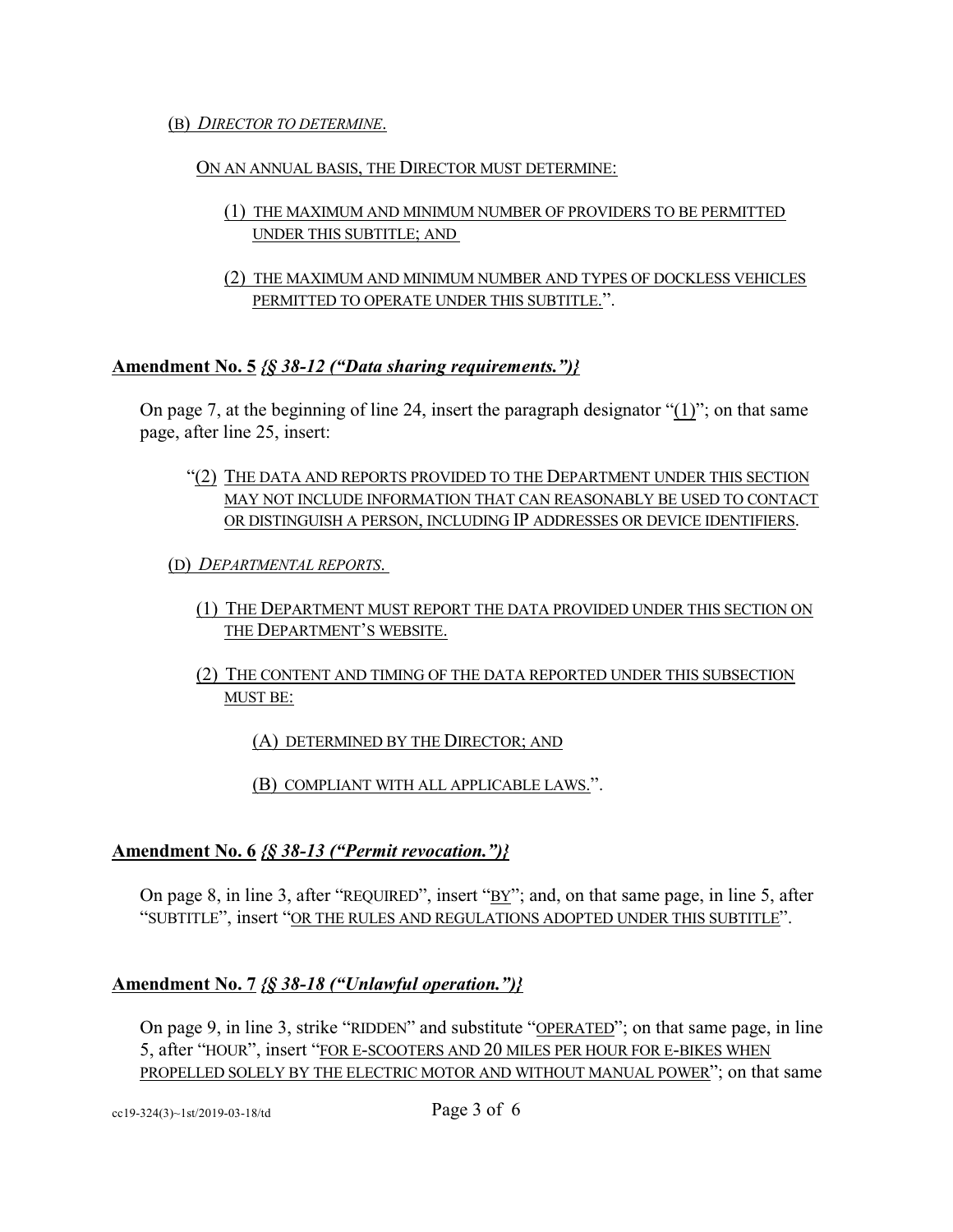page, in line 6, after "AGE", insert "WITHOUT A HELMET"; on that same page, in line 7, after "PASSENGER", insert ", UNLESS THE E-BIKE OR E-SCOOTER IS DESIGNED TO CARRY A PASSENGER"; on that same page, in line 11, strike beginning with "WITH" down through and including "HOUR" in line 12, and substitute "WHERE BICYCLES ARE ALSO PROHIBITED"; on that same page, in line 14, strike "EXCEEDS 30 MILES PER HOUR" and substitute "IS 30 MILES PER HOUR OR GREATER"; and, in line 18, strike "E-BIKE OR E-SCOOTER" and substitute "DOCKLESS VEHICLE".

# **Amendment No. 8** *{§ 38-19 ("Unlawful parking.")}*

On page 9, in line 25, after "THAT", insert "SPECIFICALLY"; on that same page, in line 28, strike "ONLY"; in that same line, strike "ON SIDEWALKS"; on page 10, in line 3, after "DRIVEWAY", insert "WITHOUT THE PERMISSION OF THE OWNER OF THE DRIVEWAY"; and, on that same page, in line 6, after "AREAS", insert ", EXCEPT AT DESIGNATED AREAS WITHIN A TRANSIT ZONE, AS DETERMINED BY THE DIRECTOR IN THE RULES AND REGULATIONS ADOPTED UNDER THIS SUBTITLE"; and, on that same page, in line 14, strike "*DISCARDED*" and substitute "*PARKED*".

# **Amendment No. 9** *{§ 38-20 ("User education.")}*

On page 10, in line 24, after "SUBTITLE", insert "OR THE RULES AND REGULATIONS ADOPTED UNDER THIS SUBTITLE".

# **Amendment No. 10** *{§ 38-22 ("Provider operational responsibilities.")}*

On page 11, in lines 4 and 5, strike "BETWEEN DAWN AND DUSK AS" and substitute "DURING THE HOURS"; on that same page, strike lines 10 through 13 in their entireties, and substitute "WITHIN A TIME DETERMINED BY THE DIRECTOR IN THE RULES AND REGULATIONS ADOPTED UNDER THIS SUBTITLE;"; and, on that same page, in lines 14, 16, and 19, strike "(6)", "(7)", and "(8)", respectively, and substitute "(5)", "(6)", and "(7)", respectively.

# **Amendment No. 11** *{§ 38-24 ("Seizure.")}*

On page 12, after line 15, insert

# "(3) ON THE SEIZURE OF A DOCKLESS VEHICLE FOR HIRE UNDER THIS SECTION, THE DEPARTMENT MUST PROMPTLY NOTIFY THE PROVIDER OF:

(I) THE REASON FOR SEIZURE;

cc19-324(3)~1st/2019-03-18/td Page 4 of 6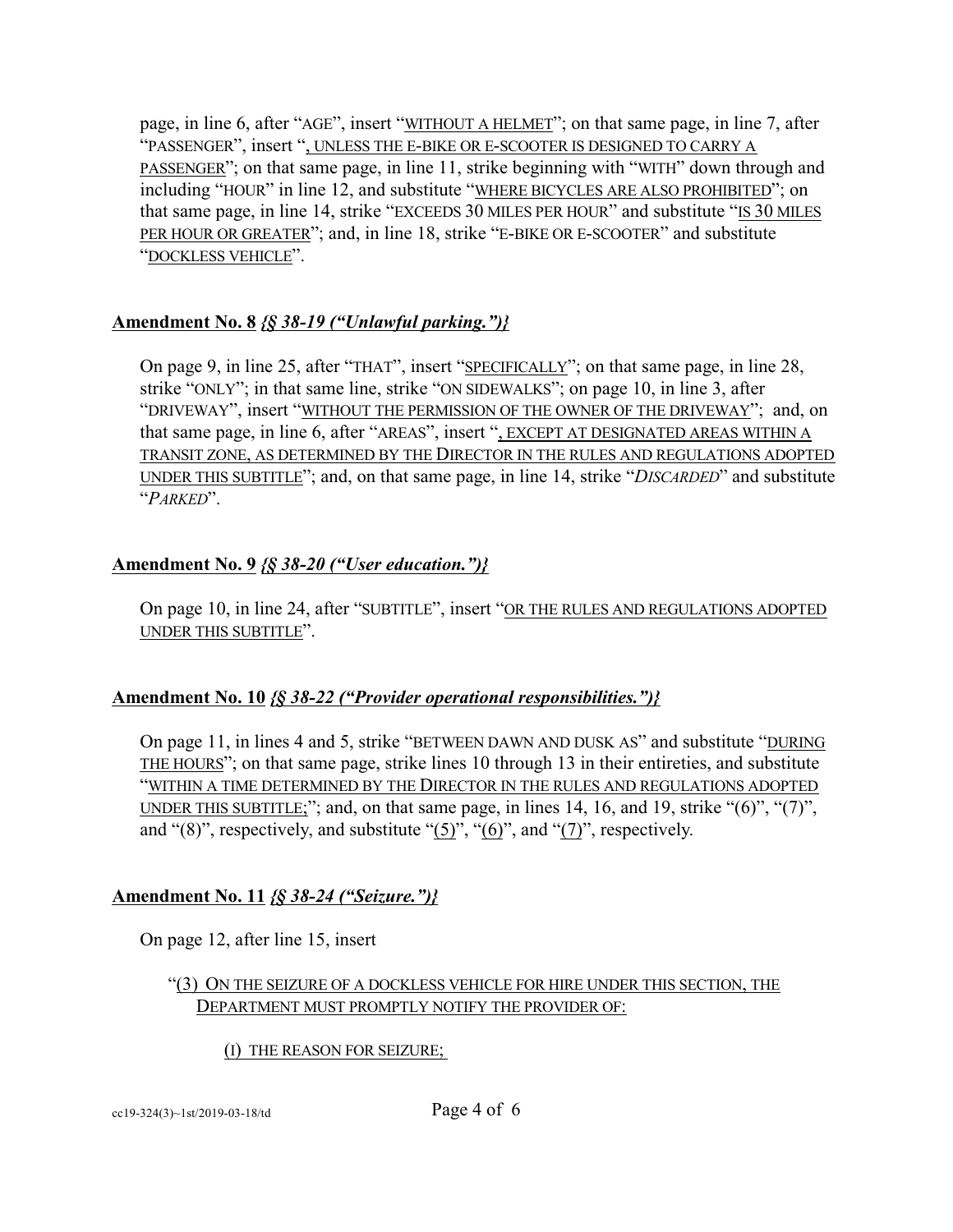## (II) THE LOCATION OF THE SEIZED DOCKLESS VEHICLE FOR HIRE; AND

## (III) THE AMOUNT OF THE FEES, IF ANY, ASSOCIATED WITH THE SEIZURE.".

# **Amendment No. 12** *{§ 38-28 ("Criminal penalties.")}*

On page 1, in line 18, strike "38-28" and substitute "38-27"; on page 8, in line 7, after the semi-colon, insert "OR"; on that same page, in line 9, strike "; OR" and substitute "."; on that same page, strike lines 10 and 11 in their entireties; on page 12, in line 24, strike "*PENALTIES AND*"; and, on page 13, strike lines 7 through 15 in their entireties.

# **Amendment No. 13** *{Citation amounts}*

On page 13, strike lines 21 through 24 in their entireties, on pages 13 and 14, respectively, strike line 30 and lines 1 through 3, respectively, in their entireties; and, in each instance, substitute:

"SUBTITLE 38. DOCKLESS VEHICLES

| § 38-7(B)(2). EXCEEDING THE MAXIMUM NUMBER OR TYPE OF<br>DOCKLESS VEHICLES PERMITTED TO OPERATE | \$1,000 |
|-------------------------------------------------------------------------------------------------|---------|
| § 38-8(A). OPERATING A DOCKLESS-VEHICLE-FOR-HIRE BUSINESS<br>WITHOUT A PERMIT                   | \$1,000 |
| § 38-12. FAILURE OF PROVIDER TO PROVIDE<br><b>REQUIRED DATA OR REPORTS</b>                      | \$1,000 |
| § 38-15. FAILURE OF PROVIDER TO NOTIFY OF DATA BREACH                                           | \$1,000 |
| § 38-18. UNLAWFUL OPERATION OF E-BIKE OR E-SCOOTER                                              | \$20    |
| § 38-19. UNLAWFUL PARKING OF DOCKLESS VEHICLE                                                   | \$20    |
| § 38-21. DISPLAY OF ADVERTISEMENTS ON DOCKLESS VEHICLES                                         | \$1,000 |
| § 38-22. PROVIDER OPERATIONAL RESPONSIBILITIES:                                                 |         |
| ITEM (1). FAILURE TO MAINTAIN 24-HOUR CUSTOMER SERVICE<br>PHONE SUPPORT                         | \$1,000 |
| ITEM (2). FAILURE TO REMOVE DOCKLESS VEHICLES FROM PUBLIC                                       |         |